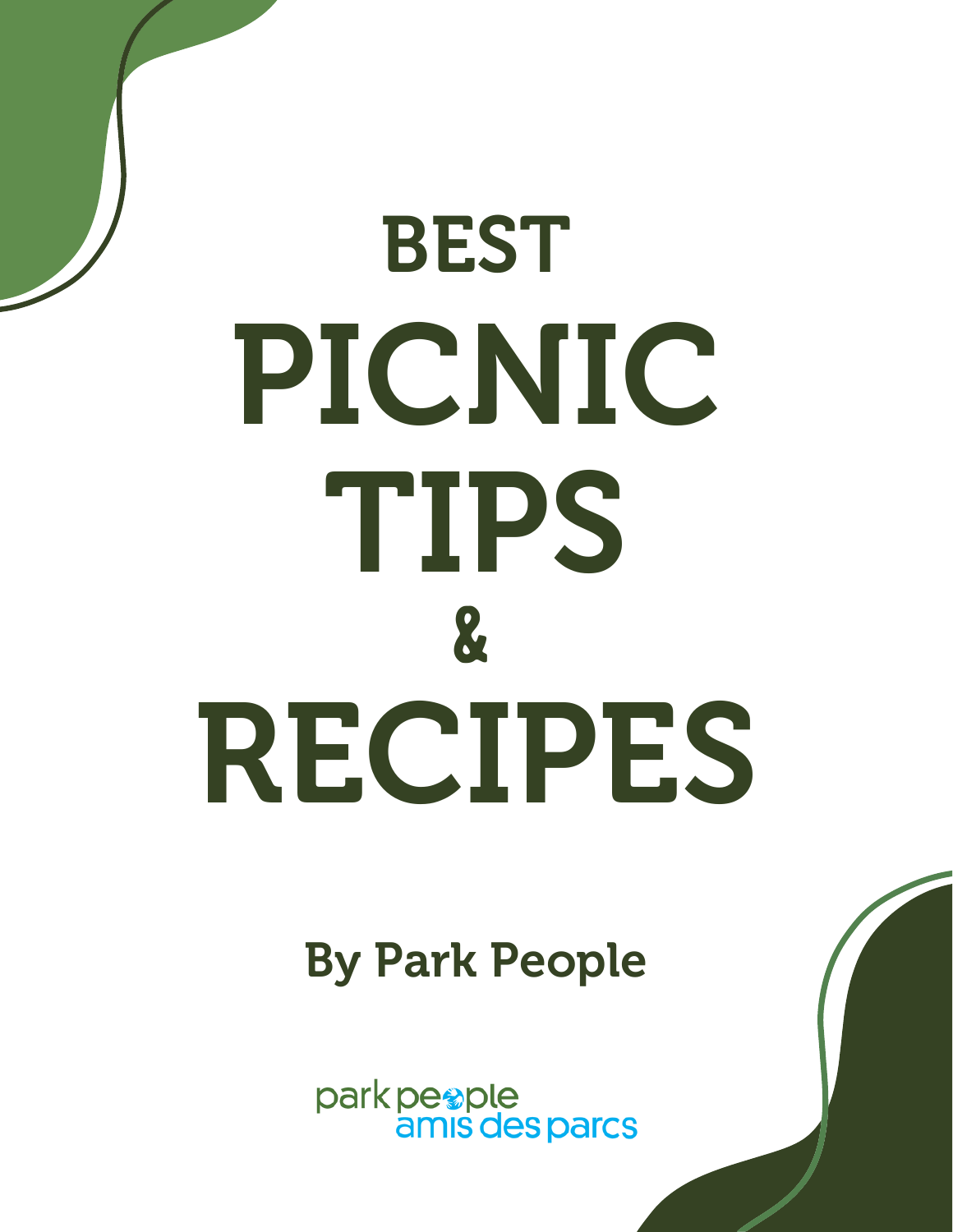# TABLE OF CONTENTS

#### SOMETHING SAVORY

*Ayesha, Clémence C., Eliesha, Jeanny, Jodi, Kelsey, Michelle, Rachel, Rose, Sheleena & Yann*



1

16 SOMETHING SWEET *Cindy, Clémence M., Hannah, Natalie, & Sean*

### 24 SOMETHING TO DRINK

*Adri, Erika, Mash, Molly, Steph, Sue & Wesley*



**32** SOMETHING ELSE *Dave, Mathew, Stefan & Yann*

36 **TIPS FOR A PERFECT PICNIC** *from everyone*



#### **OUR FAVOURITE PICNIC SPOTS** *from everyone*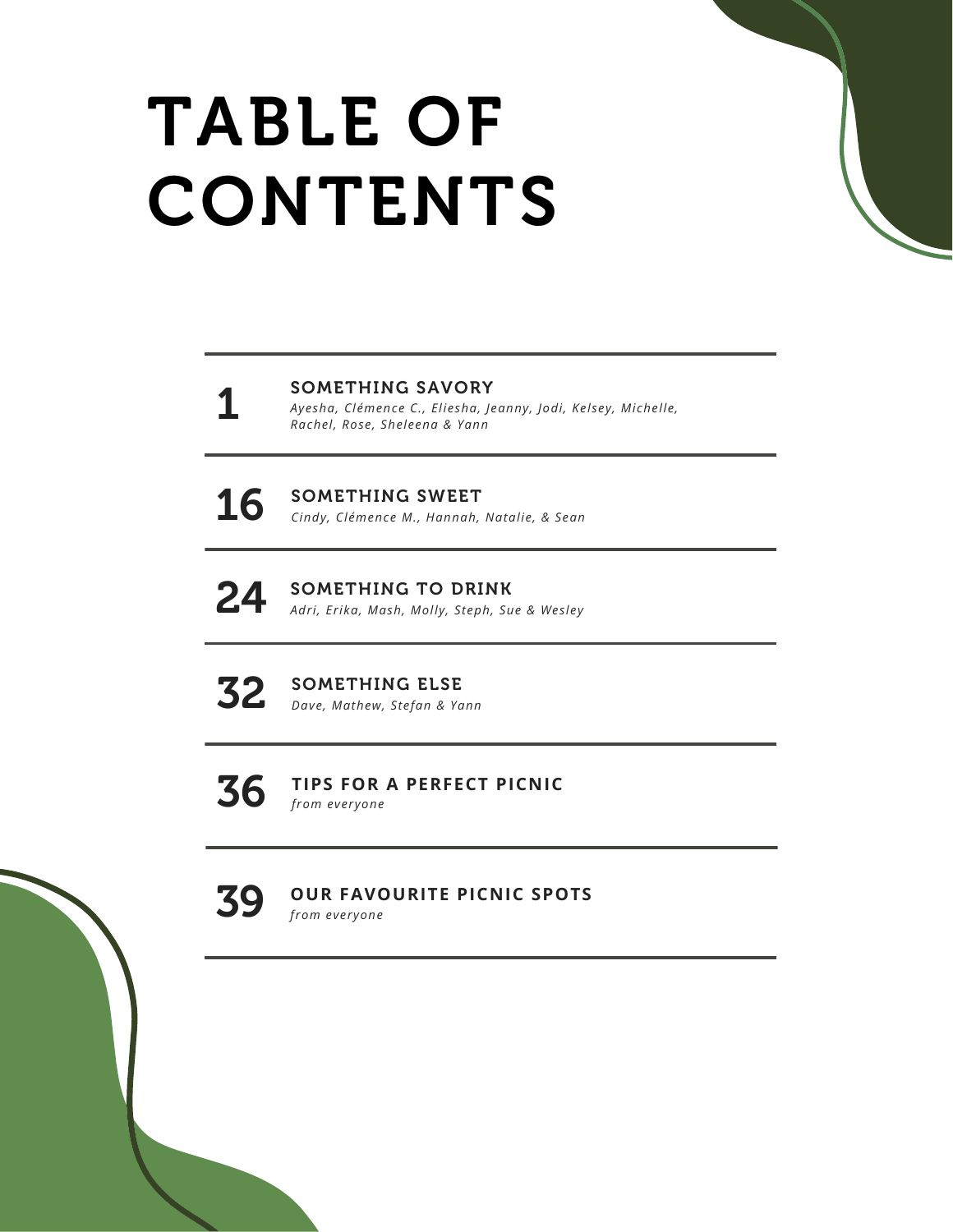### Watermelon Salad Ayesha

#### Ingredients

- 1 Watermelon, cut into cubes,
- a large handful of fresh mint leaves, chopped,
- 1/2 of a small tub of Feta cheese (approx 200 g), cut into cubes,
- a large handful (approx half a bottle) of pitted black olives,
- a drizzling of Balsamic Vinaigrette.

- 1.Add feta cheese, mint, and olives to chopped watermelon in a large bowl and mix together.
- 2.Drizzle in balsamic vinaigrette and mix thoroughly.
- Serve chilled and enjoy! 3.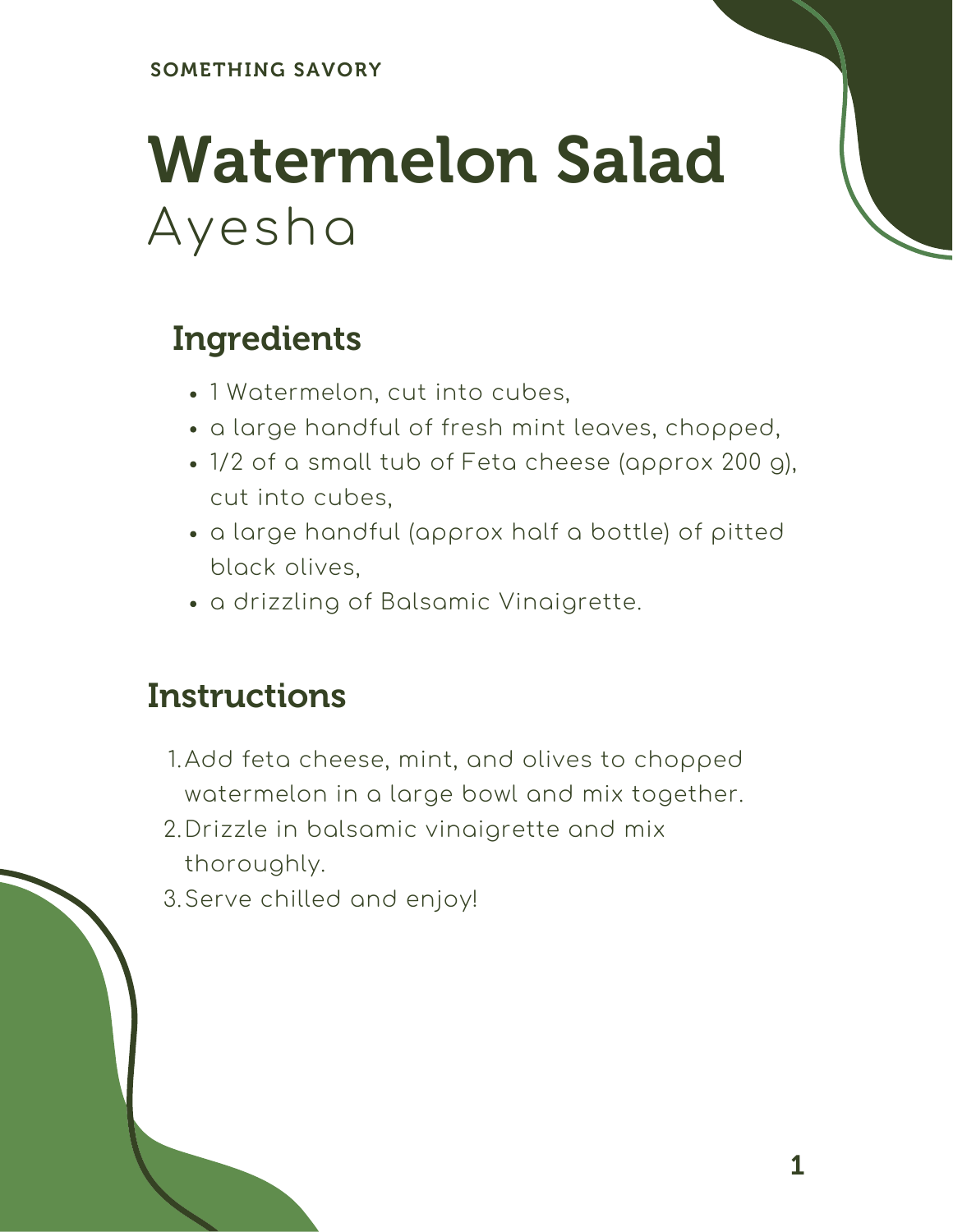### Couscoucs Tabouleh Clémence C.

#### Ingredients

- Whole-grain Couscous,
- chopped fresh mint,
- finely chopped onion,
- diced tomatoes,
- diced cucumber,
- salt & freshly ground black pepper,
- lemon juice,
- extra-virgin olive oil

For the quantities, it depends on how much you want to make...

#### **Instructions**

Easy, just add all the ingredients together and wait for half a day (the couscous needs to "cook" with the lemon juice and tomato water).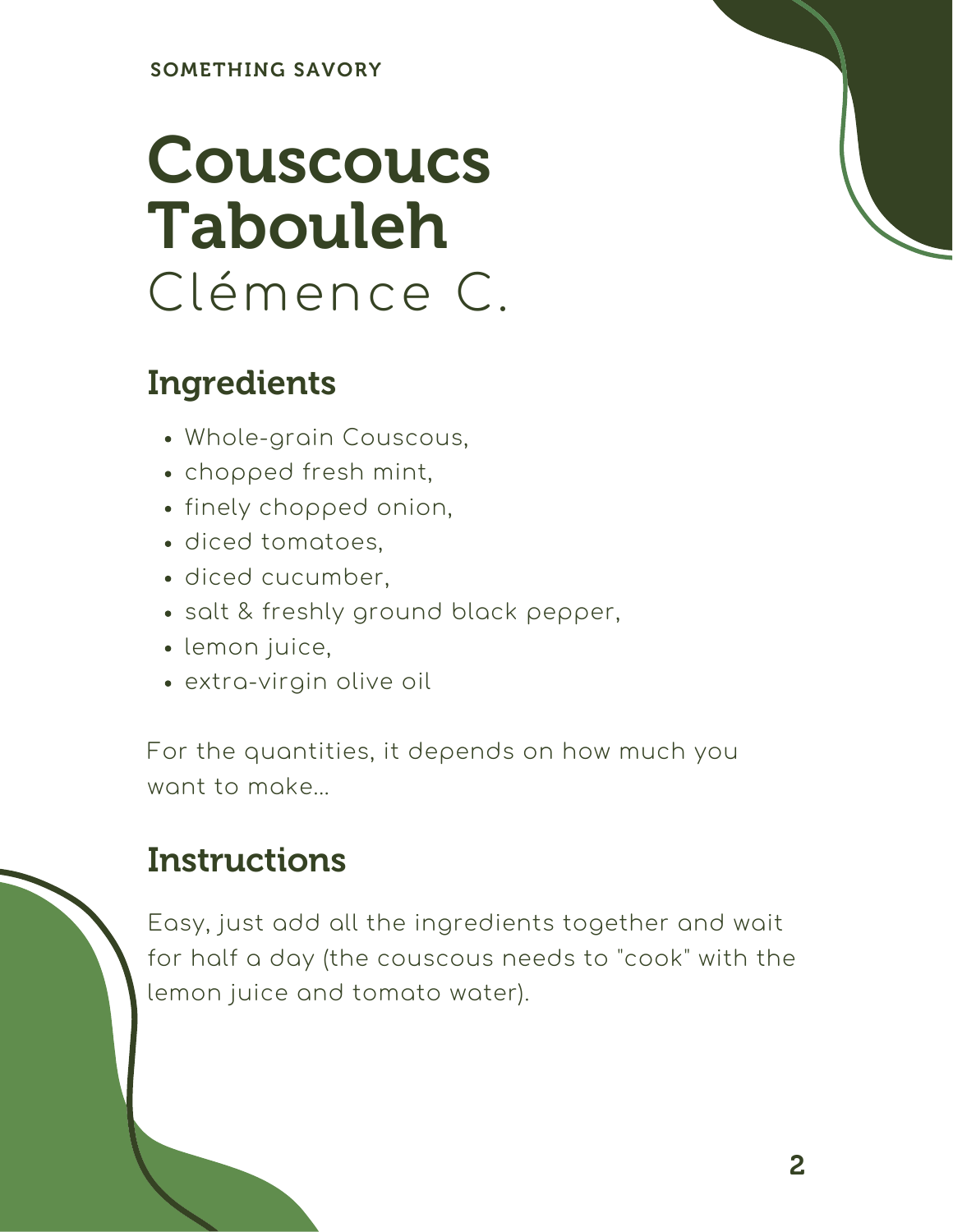### Bacon Wrapped Jalapeno Poppers Eliesha

#### Ingredients

- 10 jalapeño peppers,
- 8 ounces of cream cheese softened,
- 8 ounces of cheddar cheese shredded,
- 1 medium avocado optional,
- 5 strips of thin-cut bacon cut in half red pepper flakes,
- garlic powder,
- dried parsley (optional).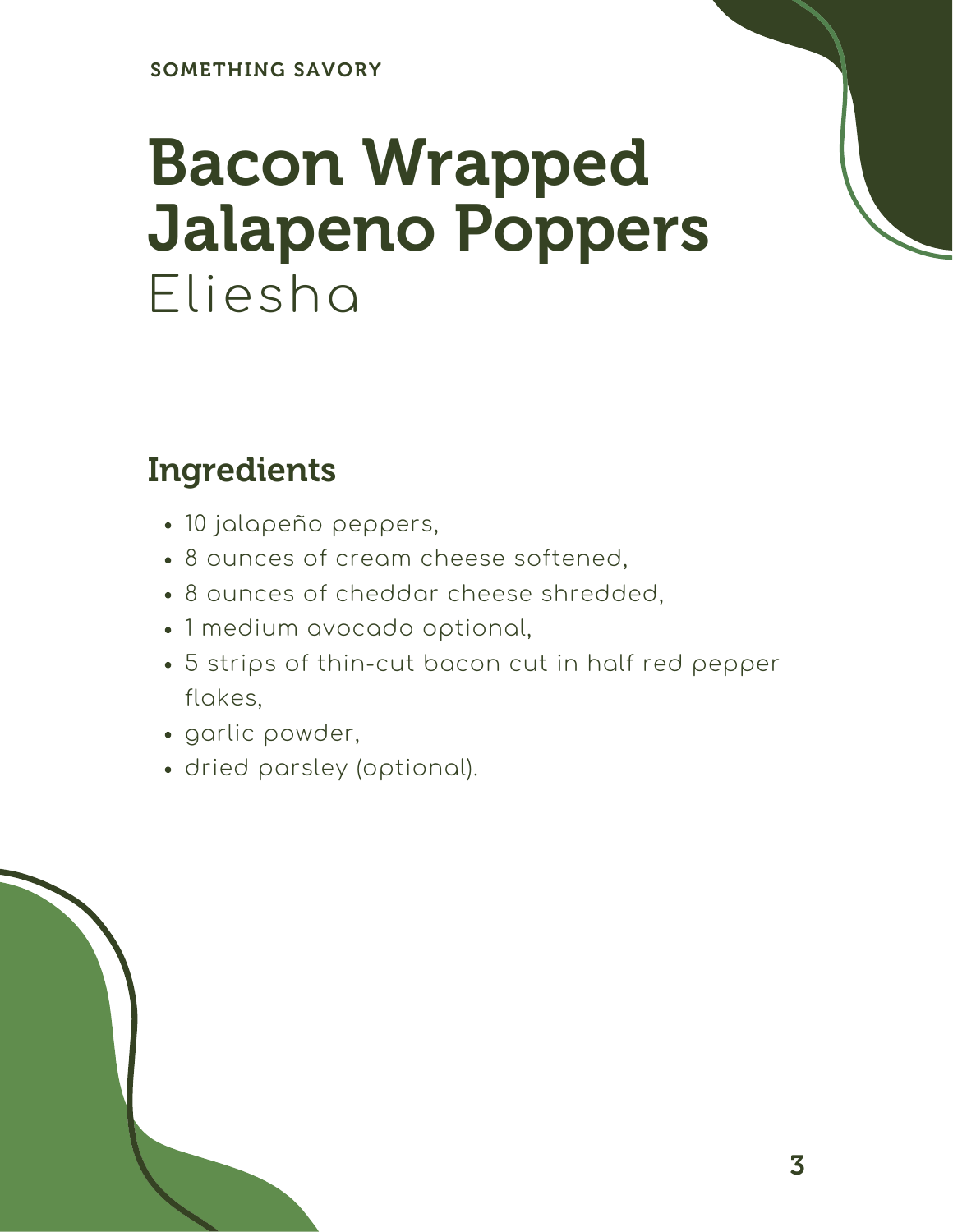### Bacon Wrapped Jalapeno Poppers Eliesha

- 1.Preheat the oven to 400 degrees Fahrenheit.
- 2.Line a baking sheet with foil or parchment paper (for easy clean-up) and place a baking rack on top. Set aside.
- Wash and dry peppers. Cut in half lengthwise and 3. remove pith and seeds (unless you want them to be spicier then leave some seeds).
- 4.In a small bowl, combine cheeses and extra seasonings if using it.
- 5.Prepare avocado slices (if using them) by cutting in lengthwise, removing the pit and skin, and slicing them into thin slices.
- 6.Cut bacon strips in half crosswise.
- Fill each pepper with the cheese mixture, top with 7. an avocado slice, and wrap with ½ slice of bacon.
- 8.Place peppers on the prepared baking sheet.
- 9.Bake in preheated oven for 20 minutes or until bacon is fully cooked and crispy.
- 10.Cool for 5-10 minutes to allow the cheese to settle and transfer peppers to a serving platter.
- 11.Enjoy warm or room temperature.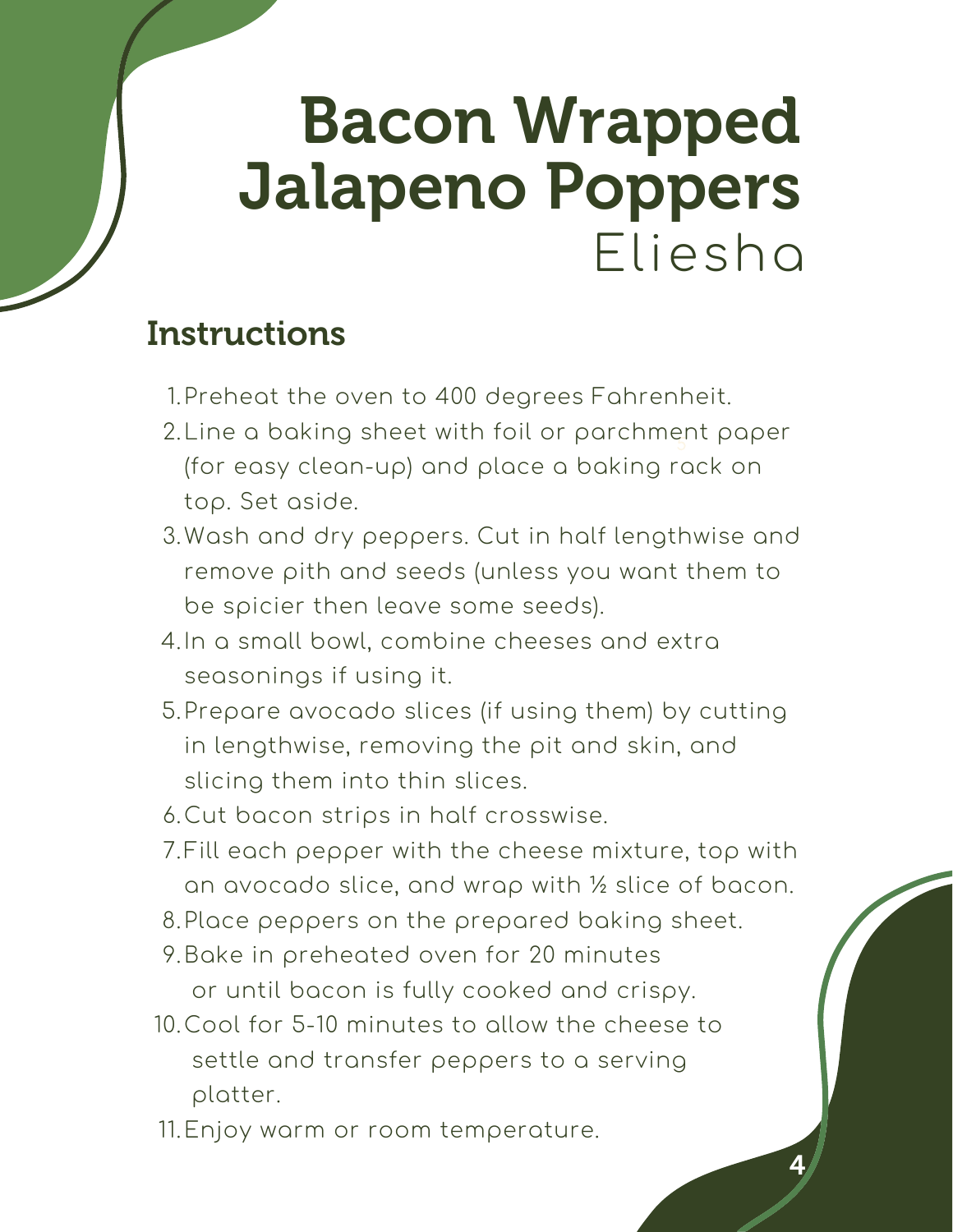### Chicken Afritada Jeanny

#### Ingredients

- 1 ½ lb. Chicken cut into serving pieces
- 2 piece potato cubed
- 1 piece carrot sliced
- 8 oz. tomato sauce
- ½ cup green peas
- 1 piece of onion chopped
- 2 teaspoons garlic minced
- 1 Knorr cube chicken flavour
- 3 tablespoons cooking oil
- 1 sliced bell pepper
- Salt and ground black pepper to taste

#### **Instructions**

1.Heat the oil in a cooking pot.

- 2.Saute onion and garlic until the onion softens.
- Add chicken. Cook for 30 seconds. Turn it over 3. and cook the other side for another 30 seconds.
- Pour tomato sauce, bell peppers, potatoes, 4. carrots, salt to taste and chicken cubes. Cover. Let boil for 30-35 mins until soft.

5.Add green peas. Cook for 3 minutes.

6.Serve.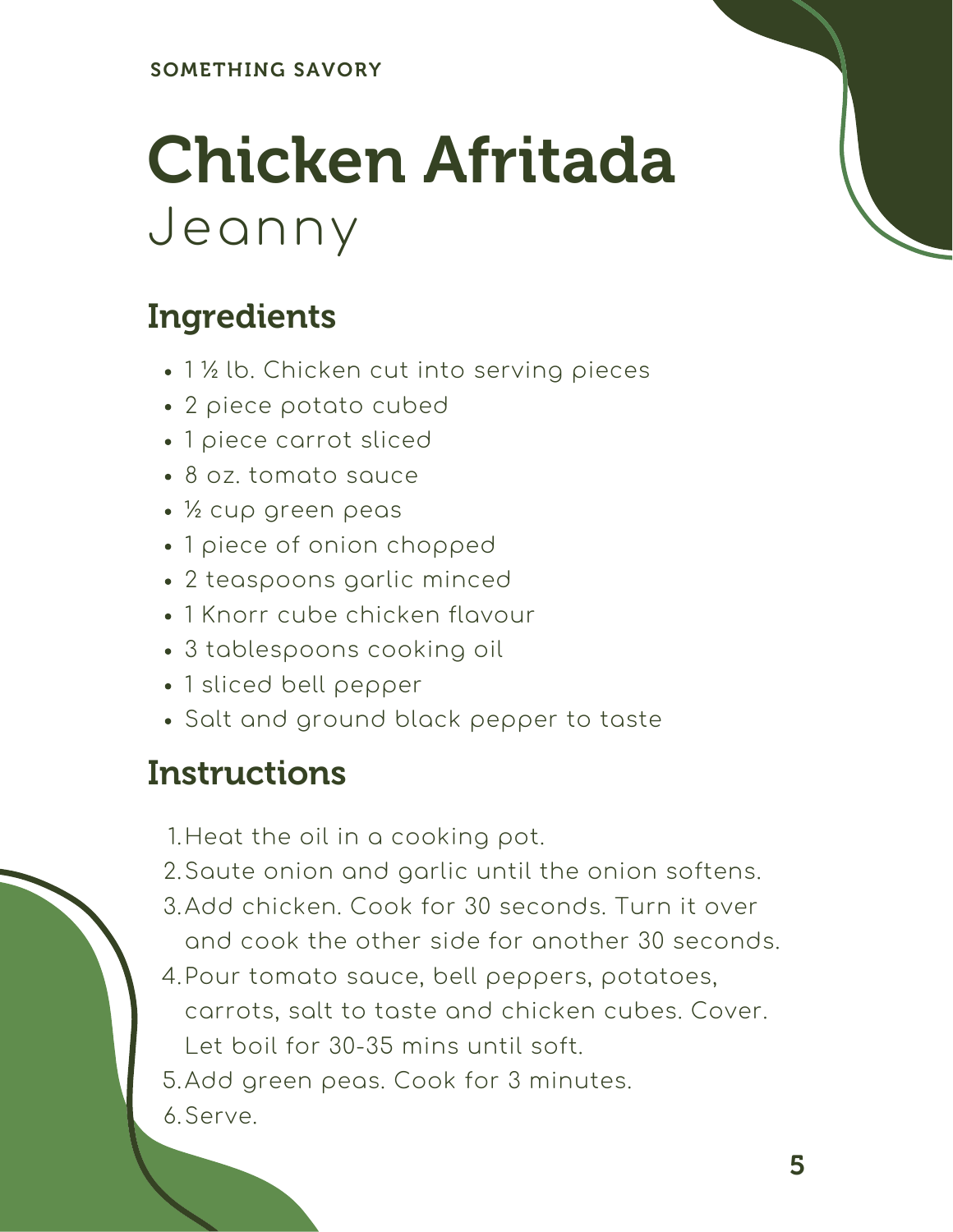### Panzanella (Tuscan tomato & bread salad) Jodi

### Ingredients

- 200 g stale ciabatta loaf,
- 600 g ripe mixed tomatoes, roughly chopped sea salt,
- freshly ground black pepper,
- 1 handful of small capers, drained,
- 1 small red onion, peeled and very finely sliced,
- 280 g jarred red peppers, drained and roughly chopped,
- 8 anchovy fillets in oil, drained and finely sliced (optional),
- red wine vinegar,
- extra virgin olive oil,
- a bunch of fresh basil.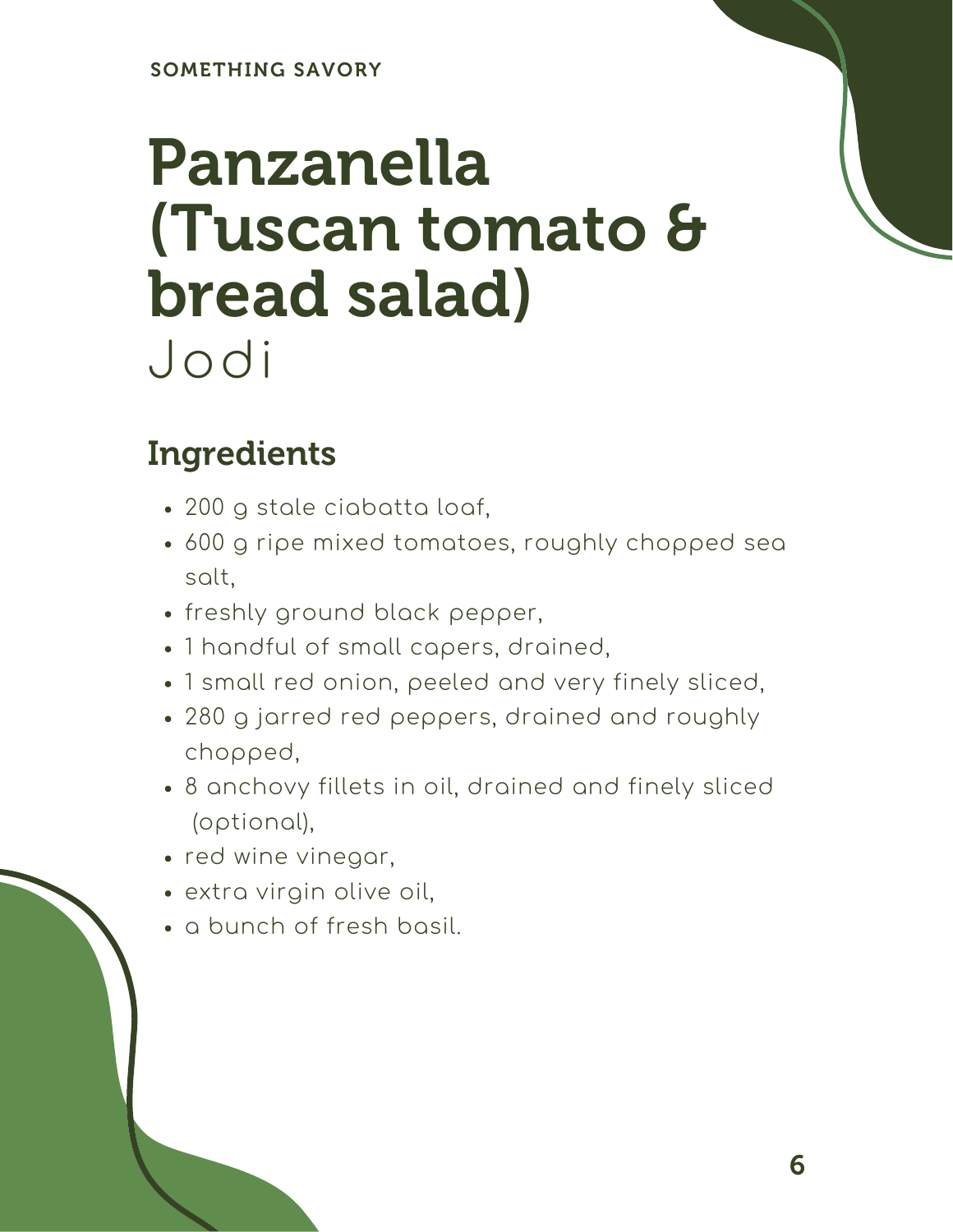### hron Panzanella (Tuscan tomato & bread salad) Jodi

#### **Instructions**

- 1.Tear the ciabatta into rough 3cm pieces and place them on a tray.
- Leave aside in a warm place for around 30 2. minutes – this helps to dry it out.
- 3.Place the tomatoes in a bowl and season with salt and pepper.
- 4.Rinse the capers, squeeze out any excess liquid and add to the bowl, along with the onion, peppers, ciabatta and anchovies, if using.
- 5.Toss the mixture together with your hands, thenstir in 2 tablespoons of vinegar and about 3 times as much extra virgin olive oil.
- Taste and add a little more salt, pepper, vinegar 6. or oil, if needed.

7

- Tear in the basil leaves, 7.
- Stir together and serve. 8.

Delicious with barbecued meats or roast chicken.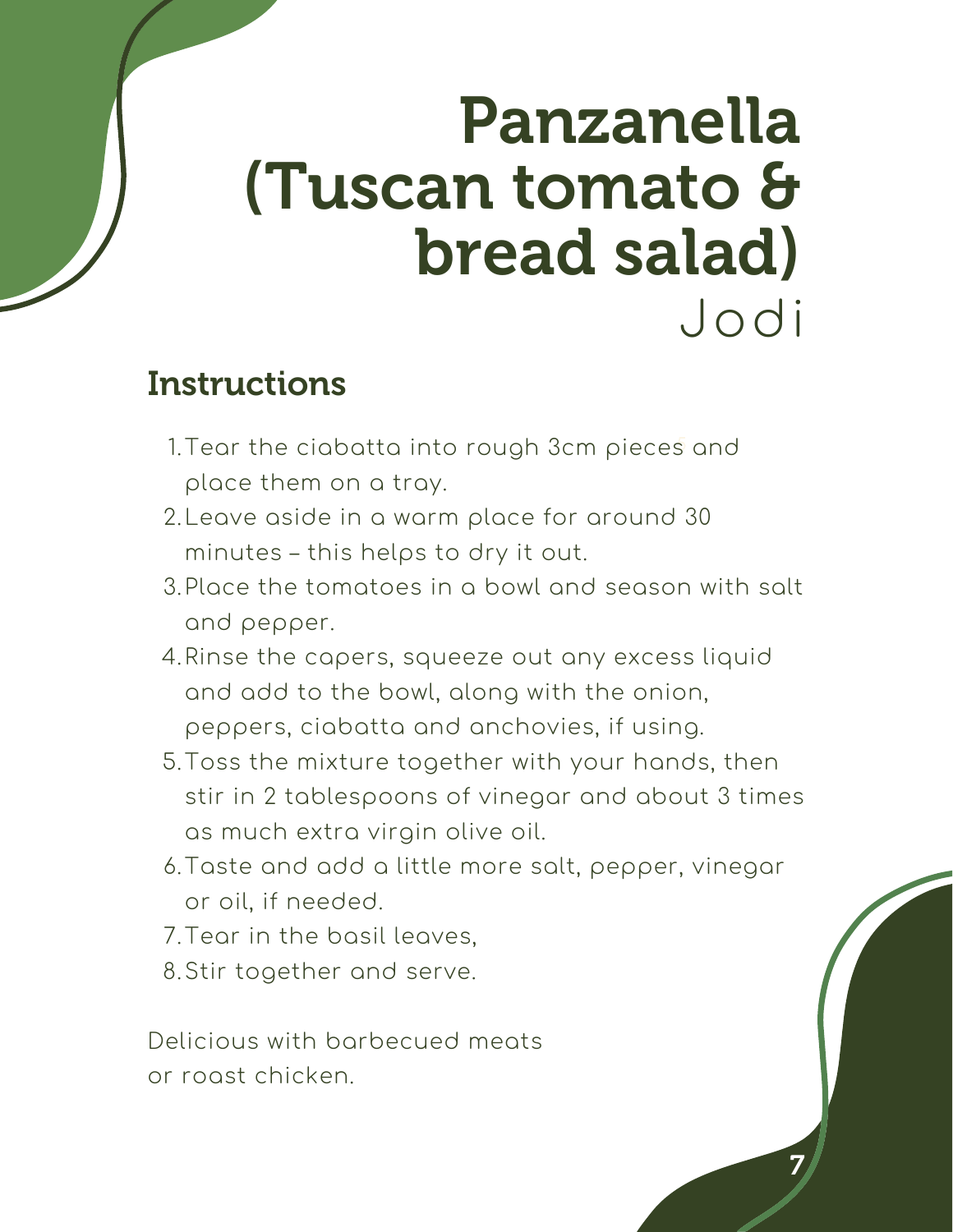### Bacon Sesame Coleslaw Kelsey

#### Ingredients

- 1/4 purple cabbage,
- 2 carrots,
- $\cdot$  1/2 onion.
- 1/4 cup sesame seeds,
- 1/4 cup crispy bacon bits (optional),
- 1 tbsp sesame oil,
- 1 tbsp olive oil,
- 2 tbsp rice wine, plum or balsamic vinegar,
- 1 tbsp grainy mustard,
- 2 tbsp mayonnaise,
- salt + pepper.

- 1.Shred the cabbage, finely slice the onion and grate the carrots.
- 2.Stir together the oils, seasoning, etc.
- 3.Lightly toast the sesame seeds and crisp the bacon.
- Mix the dressing into the salad. 4.
- 5.Enjoy!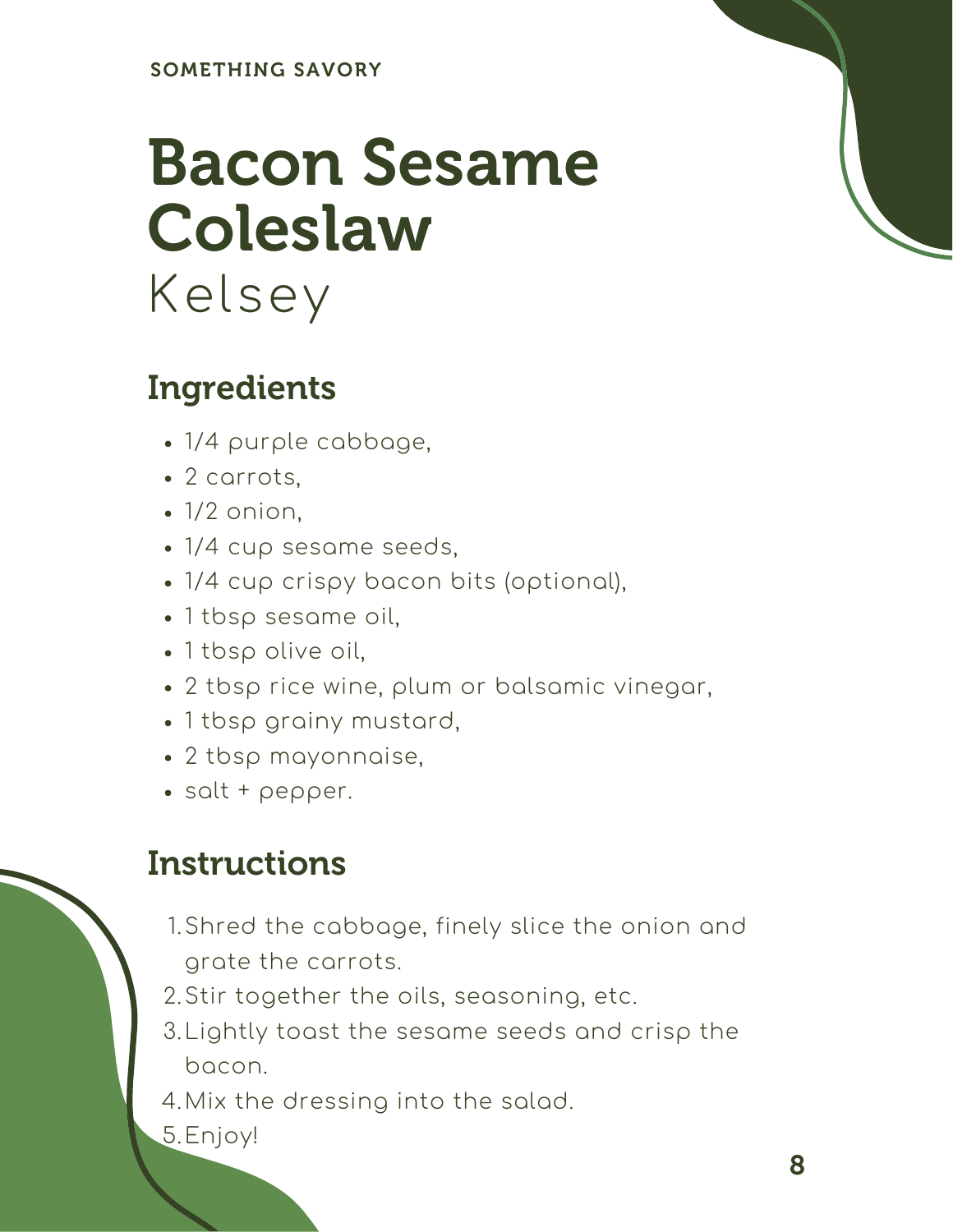### Summer Salad Michelle

### Ingredients

For the salad:

- 1 Red bell pepper diced,
- 1/2 cup of red onion diced,
- 1 small can of black beans drained,
- 1 small can of kernel corn drained,
- Small bunch of cilantro (optional).

For the dressing:

- 3 tbsp Balsamic vinegar,
- 3 tsp of Olive oil,
- 1 tsp of red wine vinegar,
- a dash of brown sugar,
- salt and pepper.

#### **Instructions**

Mix all ingredients of the dressing together and pour over salad ingredients and mix!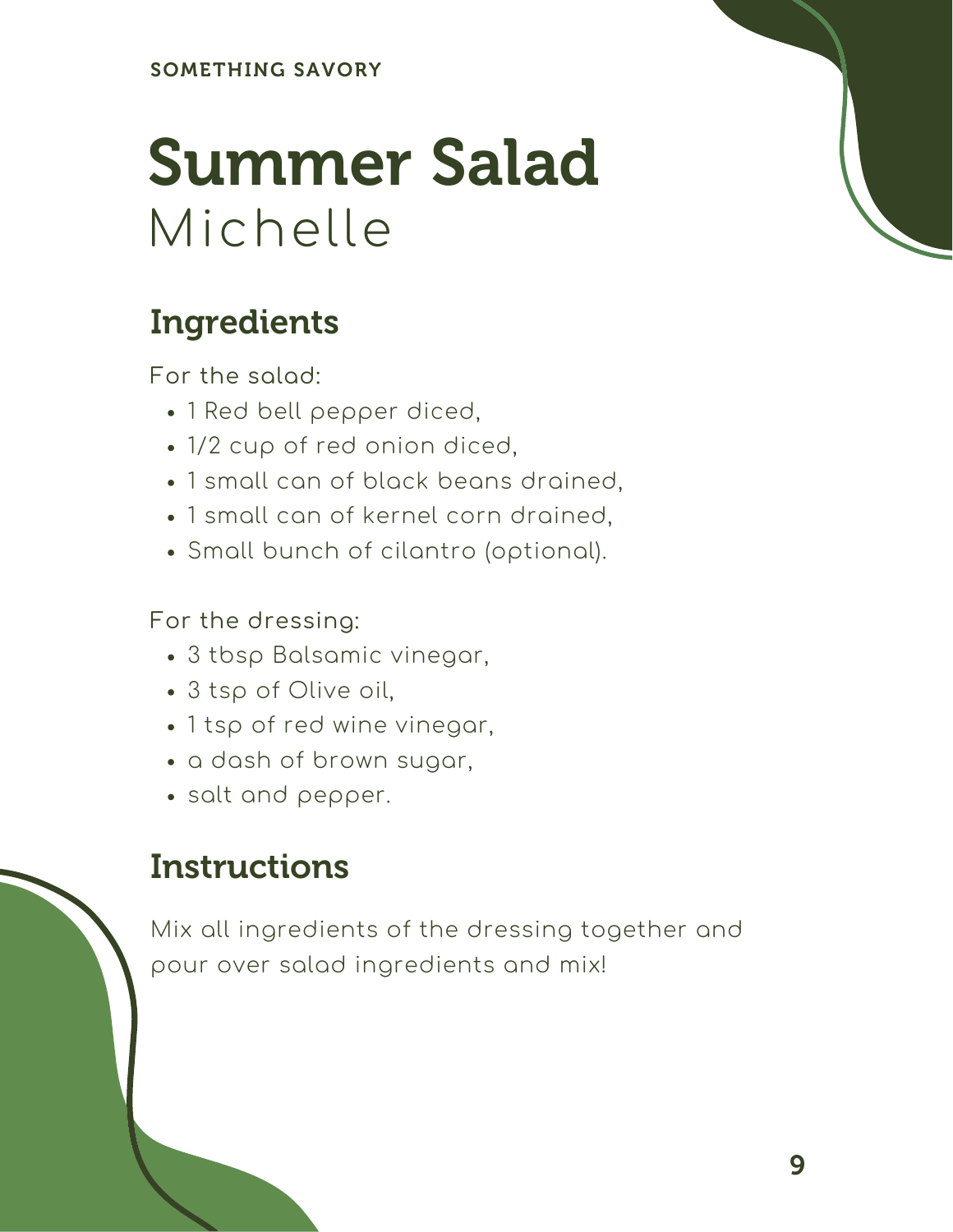### Tomato Basil Salad with Balsamic Maple Vinaigrette Rachel

### Ingredients

- Fresh tomatoes (cherry or heirloom),
- Basil leaves,
- Mozzarella cheese,
- Olive oil,
- Balsamic vinegar,
- Maple syrup.

#### **Instructions**

1. Slice tomatoes,

- Arrange on a plate alternating with basil leaves 2. and pieces of mozzarella.
- 3.For the dressing: combine olive oil and vinegar in a 3:1 ratio, with a good dollop of maple syrup.
- Drizzle the dressing over the tomatoes, basil 4.leaves and mozzarella.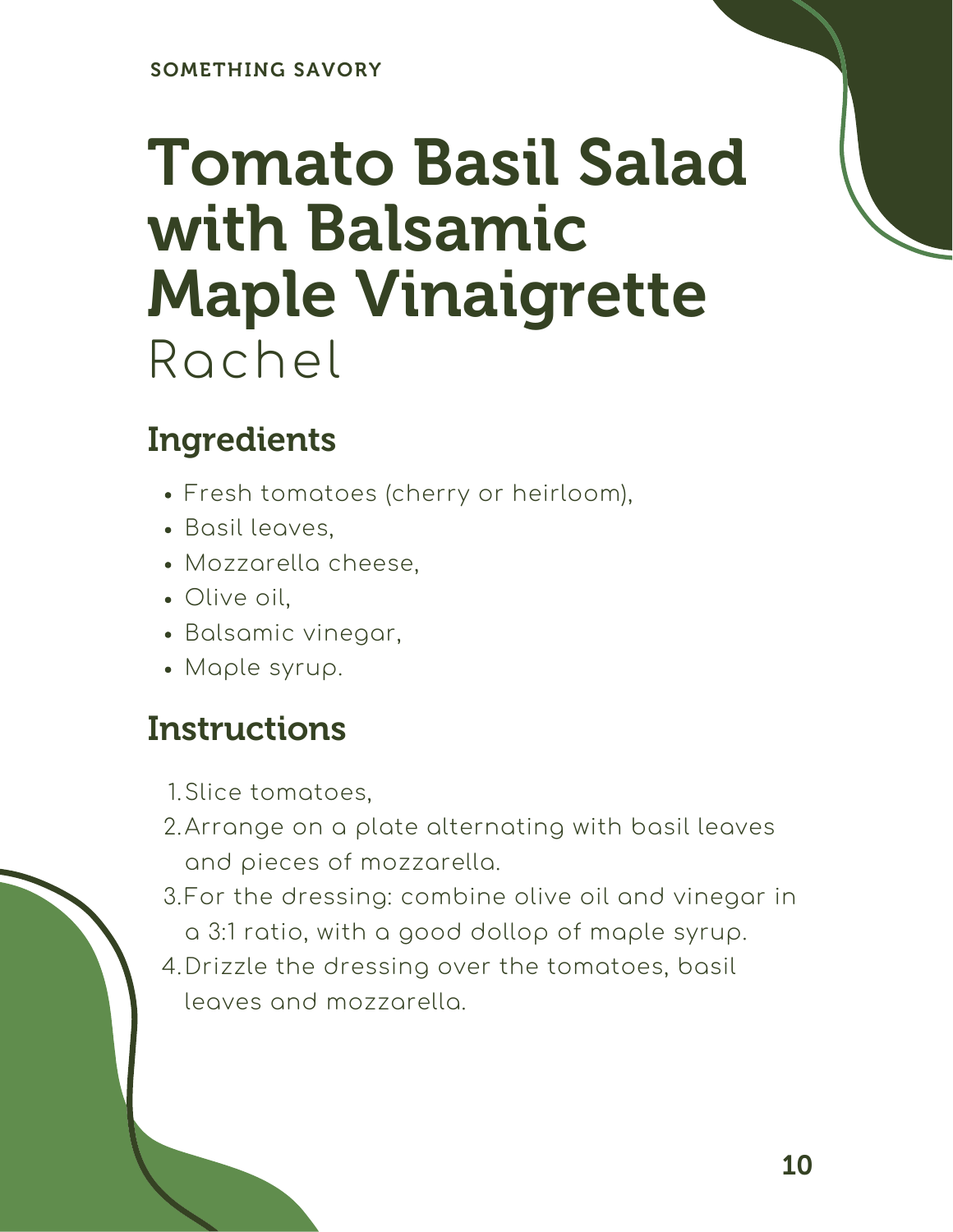### Grilled Veggie Kebabs Rose

#### Ingredients

- ¼ cup extra-virgin olive oil,
- ¼ cup balsamic vinegar,
- 2 cloves garlic, minced,
- 1 teaspoon paprika,
- 1 tablespoon Italian seasoning,
- Salt and pepper,
- 1 yellow squash,
- 1 zucchini,
- 1 long eggplant,
- 8 ounces cremini mushrooms,
- 1 red onion,
- 1 red bell pepper,
- 1 yellow bell pepper,
- 1 ear fresh corn, cut into 1-inch rounds.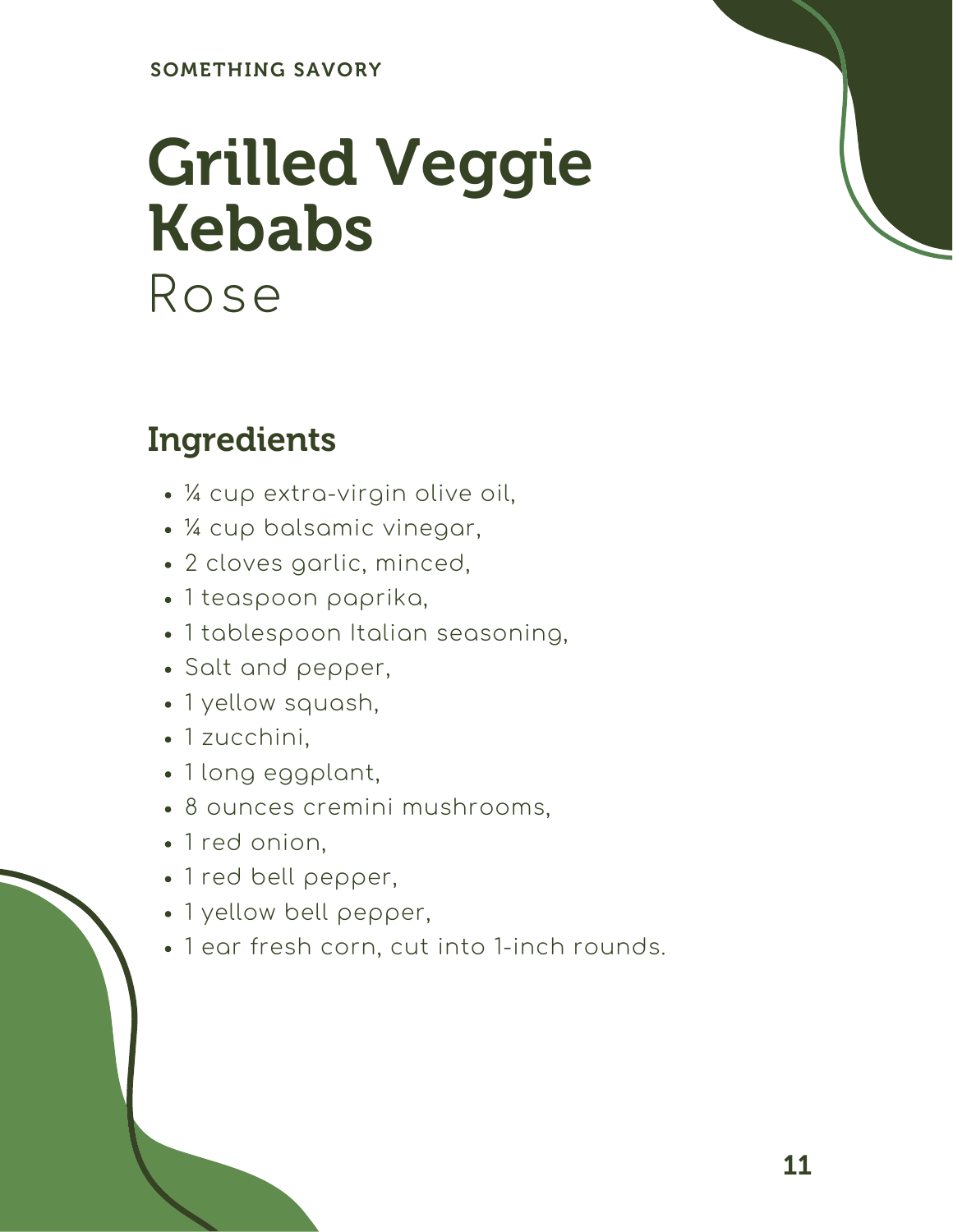### Grilled Veggie Kebabs Rose

- 1.Whisk oil, vinegar, garlic, paprika, Italian seasoning, salt and pepper in a large bowl.
- 2.Cut the veggies into chunks.
- Marinate the veggies in the large bowl for at 3. least 1 hr (overnight is the best).
- 4.Preheat the grill to medium.
- 5.Thread the vegetables onto skewers.
- Get creative with the combinations. 6.
- 7.Grill, turning once, until tender, 12 to 15 minutes total.
- Drizzle with the remaining marinade if desired for 8. an extra kick of flavour.
- 9.Serve hot.

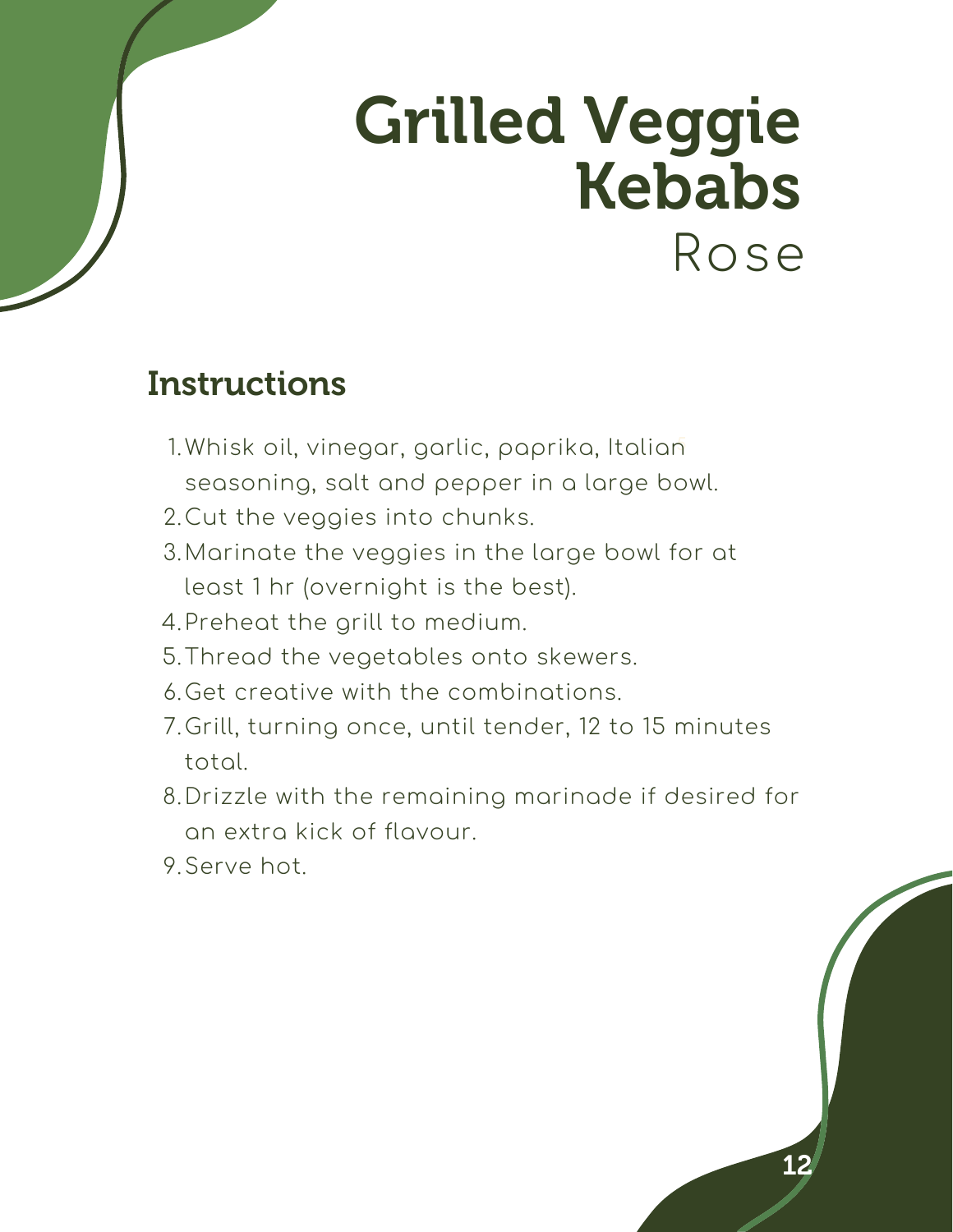### Easy Peasy Kale & Beet Salad Sheleena

#### Ingredients

- Finely chopped kale (usually about 1/2 a head of kale),
- 1 large beet, peeled and grated,
- 2-3 carrots, peeled and grated,
- 1/4-1/3 cup of chopped pecans (or walnuts),
- 1/4 cup of sunflower seeds,
- Olive oil (3 parts oil to 1 part vinegar),
- Balsamic vinegar (1 part vinegar to 3 parts oil),
- 1 garlic clove, finely chopped,
- Dijon mustard,
- Honey.

#### **Instructions**

Chop up the kale. Grate the beets and carrots 1. and add to kale. Add chopped nuts.

Mix the olive oil, balsamic vinegar and garlic 2. together. Add dijon mustard and honey to the olive oil mixture (as much or as little as you want). Mix the dressing into the salad. Enjoy! 3.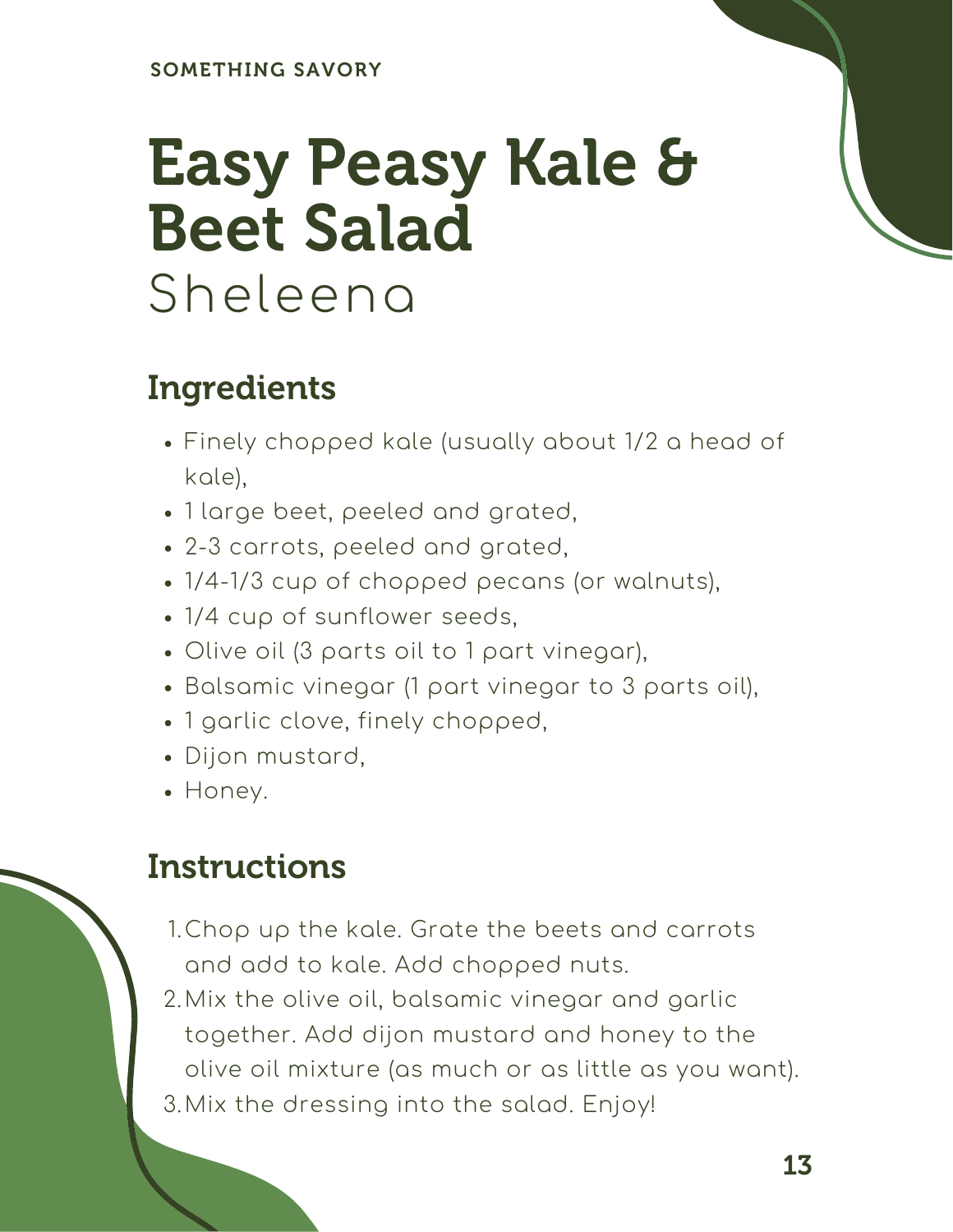# Chocolate Chip Cookie

### Cindy

### Ingredients

- 2¼ cup all-purpose flour,
- ¾ cup + 2 tablespoons butter, melted,
- 2 eggs + 1 egg yolk,
- 1¼ cup brown sugar,
- ½ cup granulated sugar (I used evaporated cane sugar),
- 2 teaspoons vanilla extract,
- 1 teaspoon baking soda,
- ½ teaspoon salt,
- 6-8 oz chopped dark chocolate roughly chopped into chunks (70% cacao or higher),
- flakey salt for sprinkling.

- 1.Preheat your oven to 350 degrees Fahrenheit.
- 2.Line two baking sheets with parchment paper.
- 3.In a large bowl add your sugars. Whisk together to combine.
- Add the melted butter and whisk until thoroughly 4.incorporated.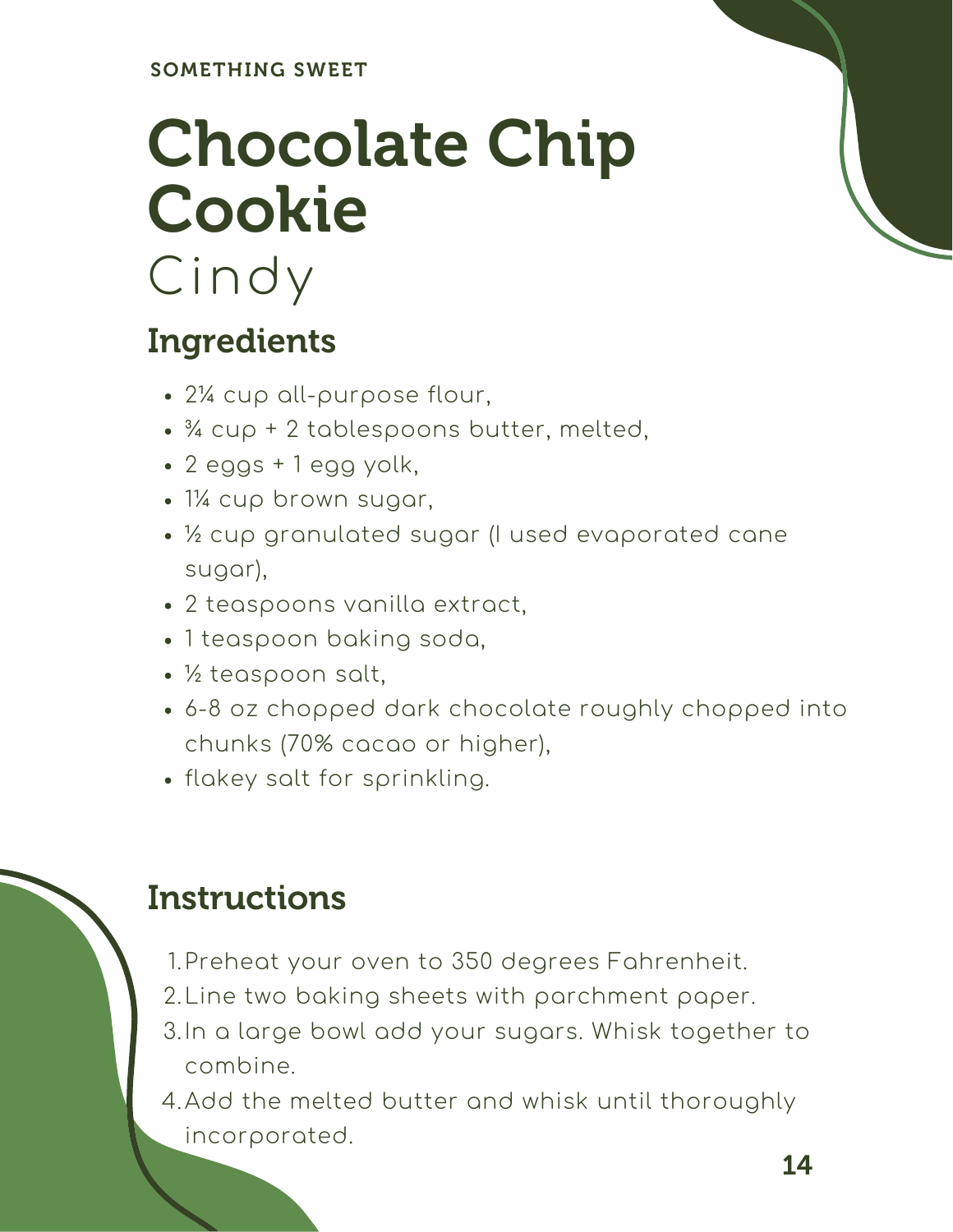### Chocolate Chip Line two baking sheets with parchment paper. Add the melted butter and whisk until thoroughly CindyCookie

While whisking add in your eggs, egg yolk, and vanilla 5. extract. Whisk until completely incorporated then add the baking soda and salt. Keep whisking until everything is thoroughly mixed.

Instructions

1.

2.

3.

- Add half your flour and stir with a wooden spoon until 6. incorporated then add the remaining amount of flour and mix until combined.
- Add your chopped chocolate and fold it into the cookie 7. dough with your wooden spoon until evenly distributed.
- With a 2 oz. disher scoop (you can also use a regular cookie 8. scoop it will just make smaller cookies), scoop 5 cookies per baking sheet (or more if using a smaller scoop).
- Place your cookies in the oven and bake for 15-17 minutes if 9. using a large cookie scoop or 12-15 minutes if using a smaller cookie scoop. The cookies should look golden brown and craggly (not a word but you know what I mean) when they're done.
- 10.Let them cool for 2 minutes on the baking sheet then carefully transfer them to a wire rack to finish cooling just enough till they are cool on the outside but the chocolate is still melty.

Trust me they are best when they have had some time to cool. They will be chewier and nicer overall.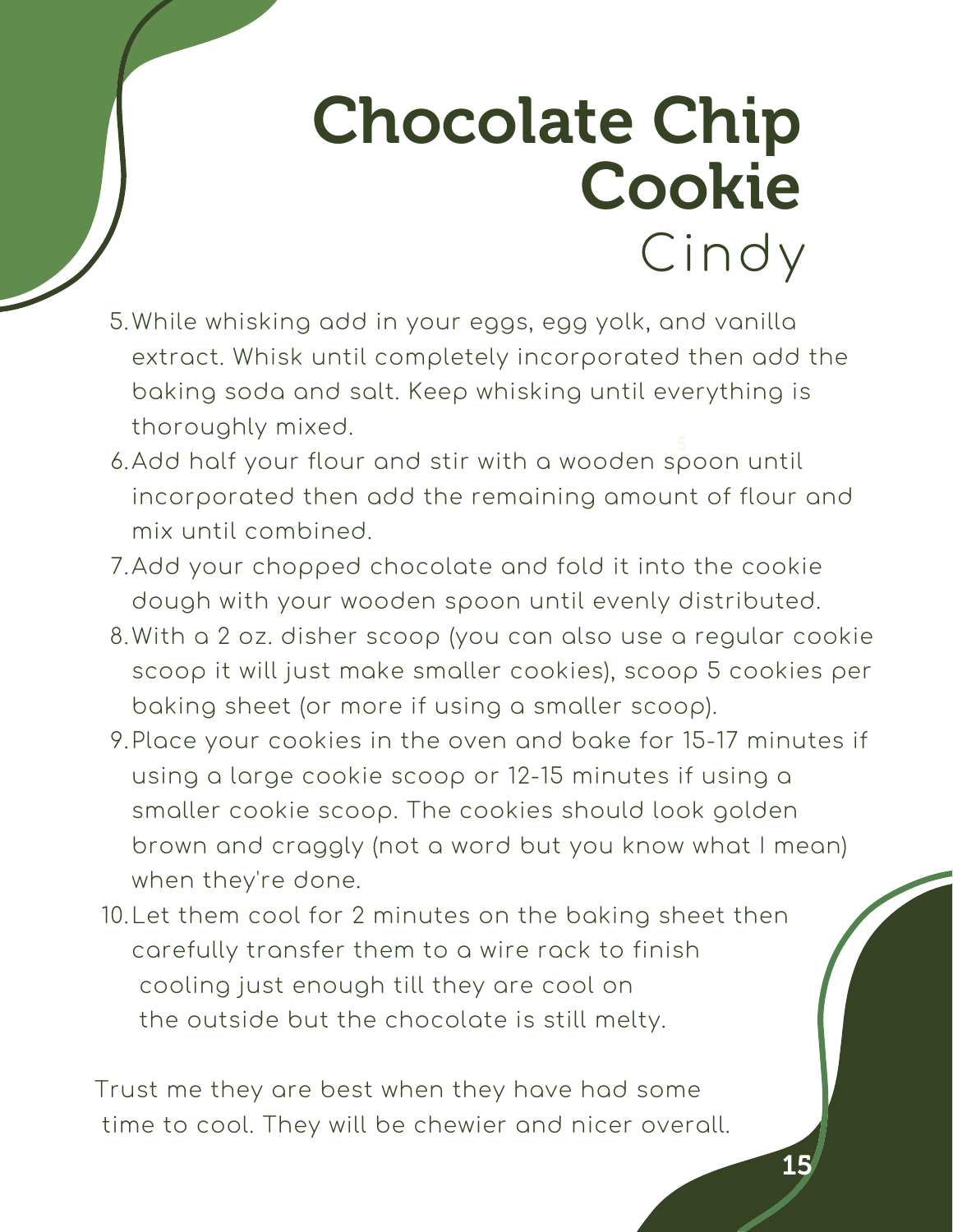### Cherry Clafoutis (Clafoutis aux Cerises) Clémence M.

#### Ingredients

- 4 large eggs,
- $\cdot$  1/2 cup sugar,
- 1/2 teaspoon salt,
- 1 cup milk,
- 1 tablespoon vanilla extract,
- 1/2 tablespoon kirsch liquor (optional),
- Zest one lemon,
- 2 tablespoons melted butter,
- 3/4 cup all-purpose flour,
- 2 cups black cherries, pitted and halved,
- Powdered sugar for dusting.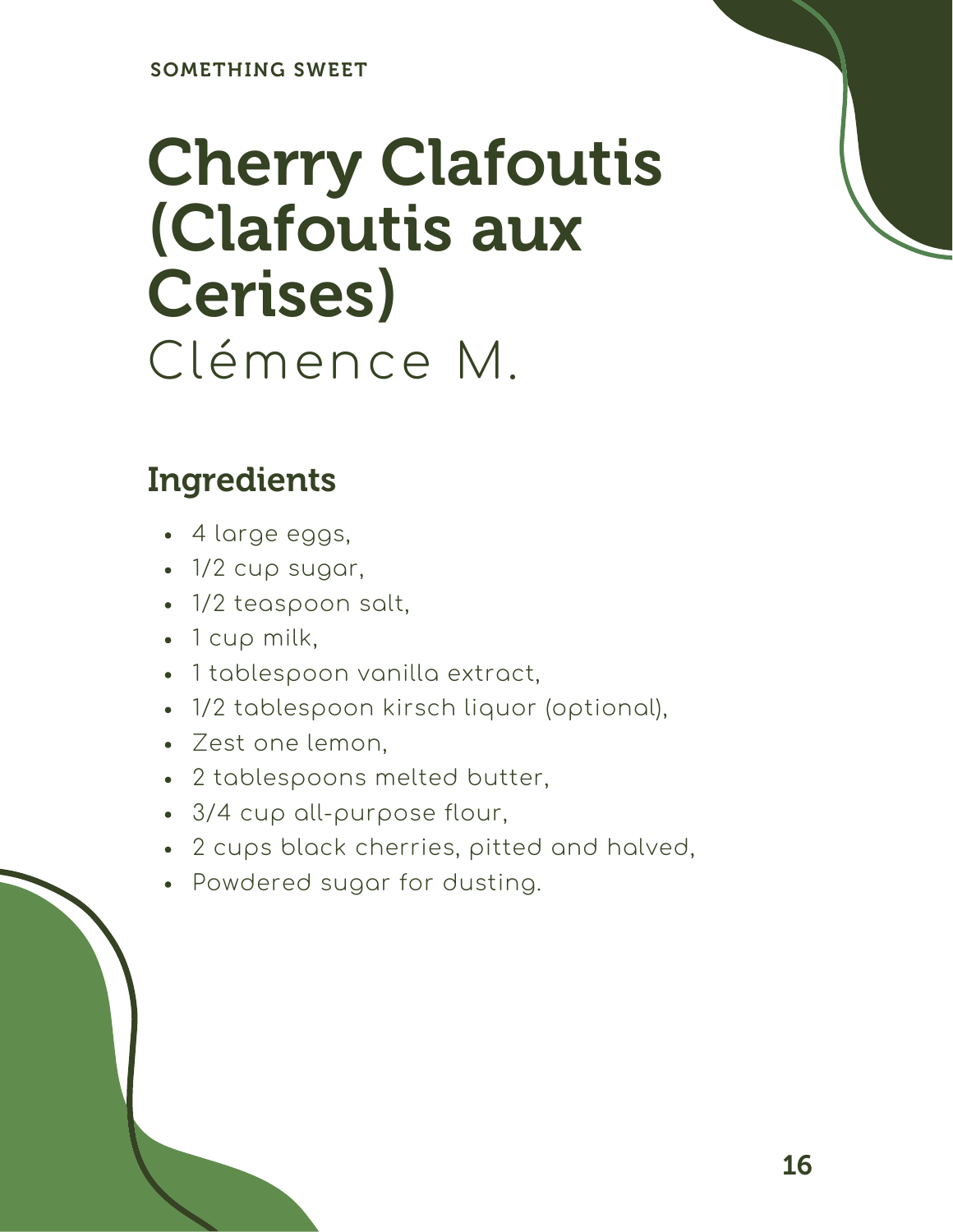### Recipe Cherry Clafoutis (Clafoutis aux Cerises) Clémence M.

### **Instructions**

(You can mix the ingredients by hand if you don't have a blender.

- 1.Preheat the oven to 350F degrees.
- 2.Butter and lightly flour a 9-inch round pie dish or cast iron pan. Reserve.
- 3.In your blender jar, combine the eggs, sugar, salt, milk, lemon zest, kirsch (if using) and vanilla extract. Blend just until combined. Add the flour and blend again, just until combined and smooth.
- Finally, add the melted butter and pulse a few times to 4. incorporate it into the batter.
- 5.Pour the batter into the prepared dish. Top with the cherry halves, placing them cut side up.
- 6.Bake in the preheated oven for 45 minutes to one hour or until the custard is just set. A knife poked in the center should emerge relatively clean.
- 7.Remove from the oven and let it cool slightly.
- When ready to serve, dust with powdered sugar. 8.

You can serve the clafoutis warm, at room temperature or cold.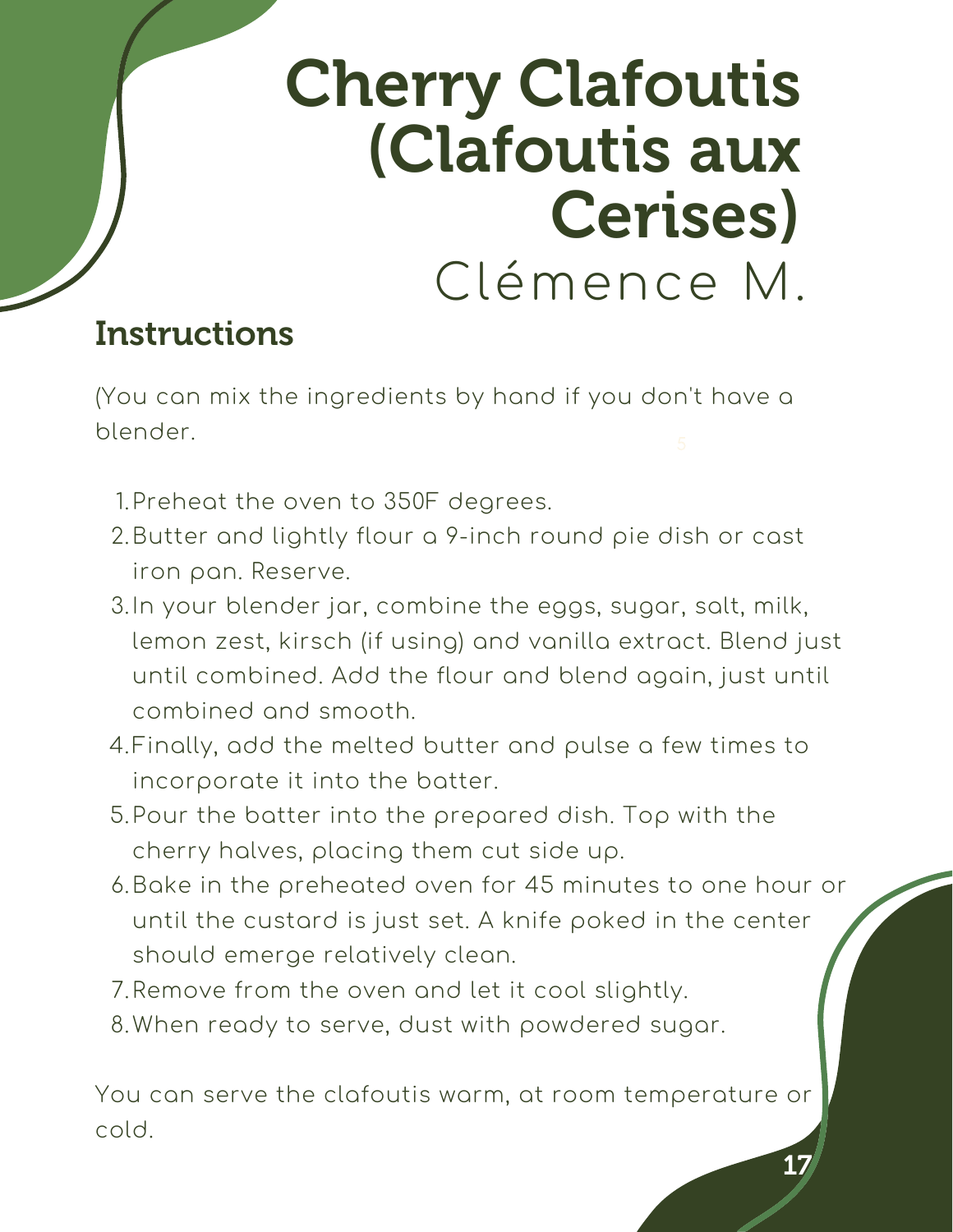### Strawberry Angel Food Hannah

#### Ingredients

- Fresh strawberries,
- Mini angel food cakes,
- Whipped cream.

#### **Instructions**

Plop a bunch of chopped strawberries on the mini cake and top with a dollop of whipped cream, voila!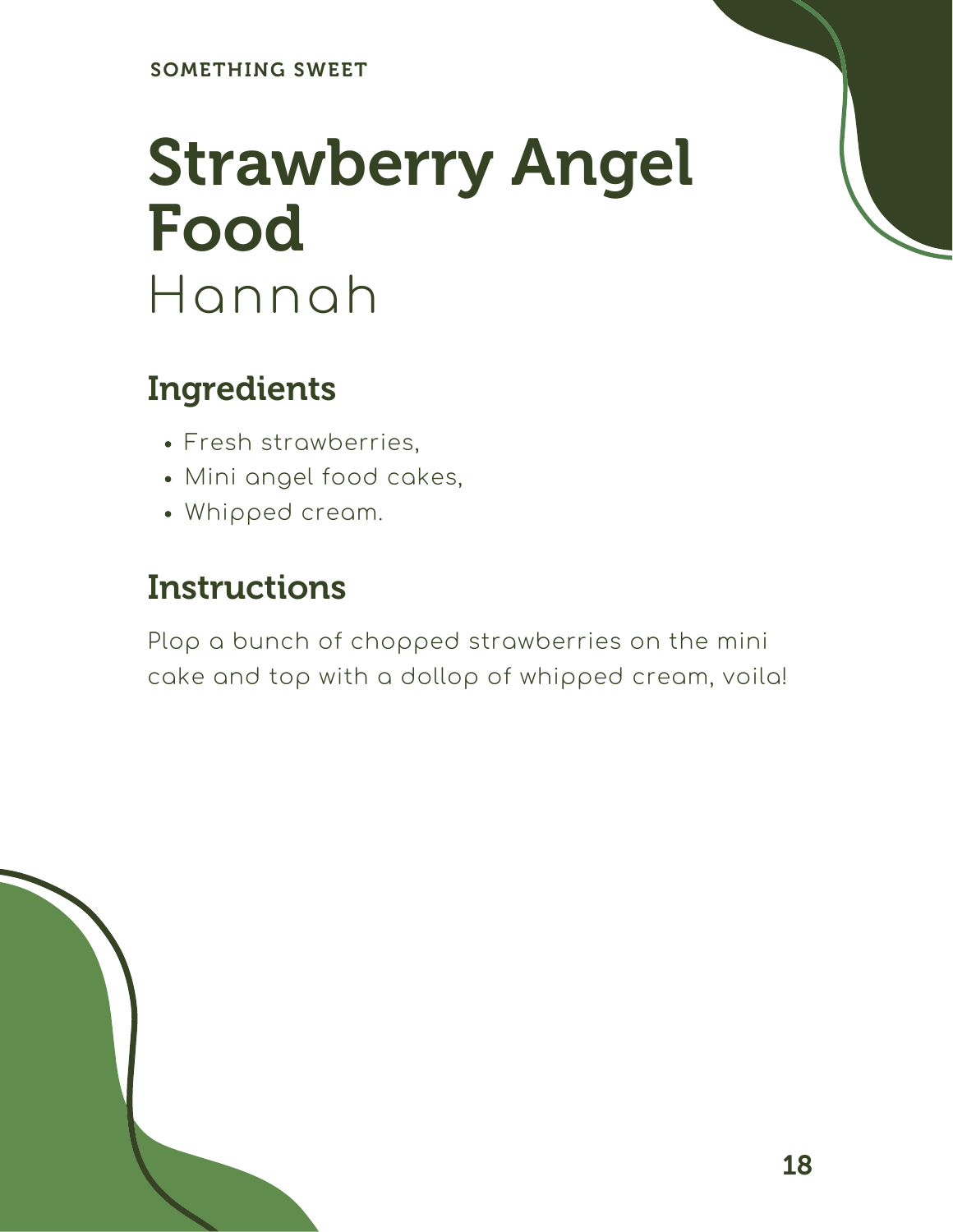### Strawberry Summer Cake Natalie

### Ingredients

- 6 tablespoons (85 grams) of unsalted butter, at room temperature, plus extra for the pie plate,
- 1 1/2 cups (188 grams) all-purpose flour (can swap 3/4 cup or 94 grams of all-purpose flour with 3/4 cup or 75 grams of barley flour),
- 11/2 teaspoons baking powder,
- 1/2 teaspoon table salt,
- 1 cup (200 grams) plus 2 tablespoons (25 grams) granulated sugar,
- 1 large egg,
- 1/2 cup (118 ml) milk,
- 1 teaspoon (5 ml) vanilla extract,
- 1 pound (450 grams) of strawberries, hulled and halved.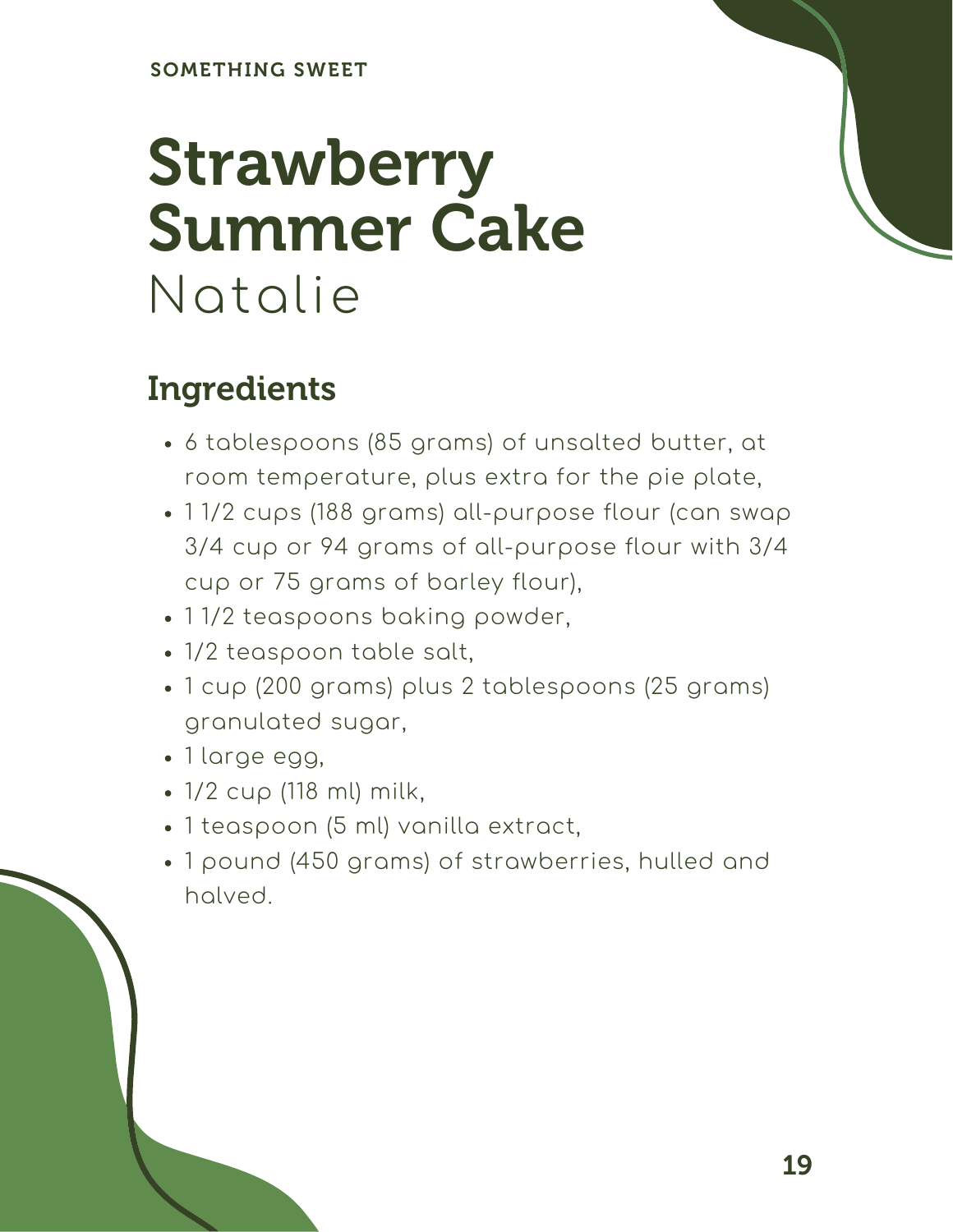### Strawberry Summer Cake Natalie

- 1.Preheat the oven to 350°F (180°C).
- 2.Butter a 10-inch pie pan or 9-inch deep-dish pie pan.
- Whisk flour or flours, baking powder and salt together in 3. a small bowl.
- 4.In a larger bowl, beat butter and 1 cup sugar until pale and fluffy with an electric mixer, about 3 minutes.
- Mix in egg, milk and vanilla until just combined. 5.
- Add dry mixture gradually, mixing until just smooth. Pour 6. into prepared pie plate.
- Arrange strawberries, cut side down, on top of the batter, 7. as closely as possible in a single layer.
- Sprinkle the remaining 2 tablespoons of sugar over the 8. berries.
- Bake cake for 10 minutes then reduce oven temperature 9. to 325°F and bake cake until golden brown and a tester comes out free of wet batter, about 50/60 minutes. (Gooey strawberries on the tester are a given.)
- 10.Let cool in the pan on a rack.
- 11.Cut into wedges.
- 12.Serve with lightly whipped cream.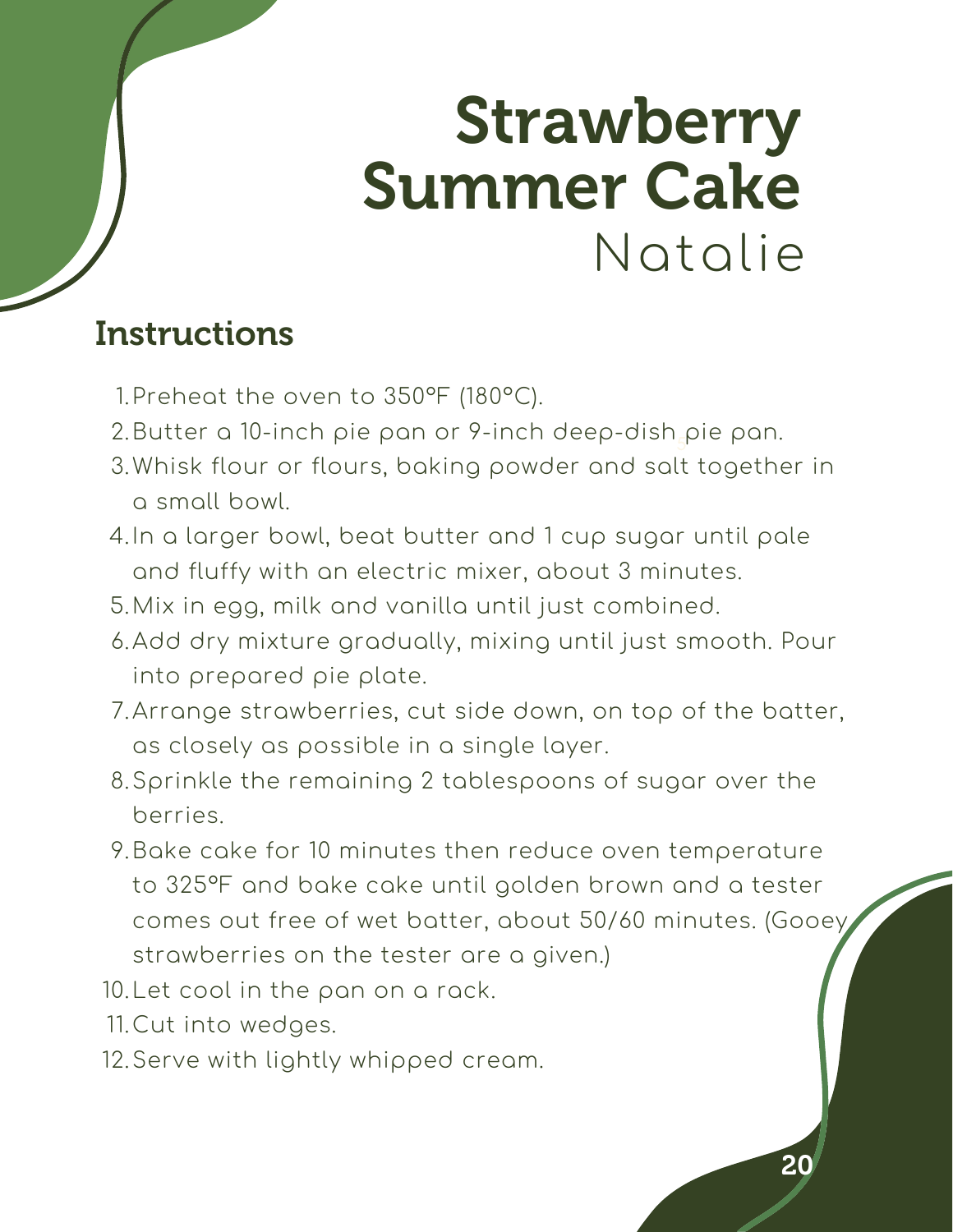### 4-Ingredients Mango Sorbet Sean

### Ingredients

- Mangoes,
- Coconut milk,
- Maple syrup,
- Lime juice.

- 1.Line a baking tray with baking paper.
- 2.Trim each mango around the stone so you end up with two halves, criss-cross the flesh from each half and scoop out the cubed mango. Then trim the flesh around the stone. Add the flesh from the mangoes to the lined baking tray. Place the baking tray in the freezer and freeze for a minimum of 4 hours or overnight.
- Add the frozen mango to a food processor along 3. with the coconut milk, maple syrup and lime juice, then process until smooth.
- Serve immediately or transfer to an airtight and 4.freezer-proof container and freeze further for a more solid consistency.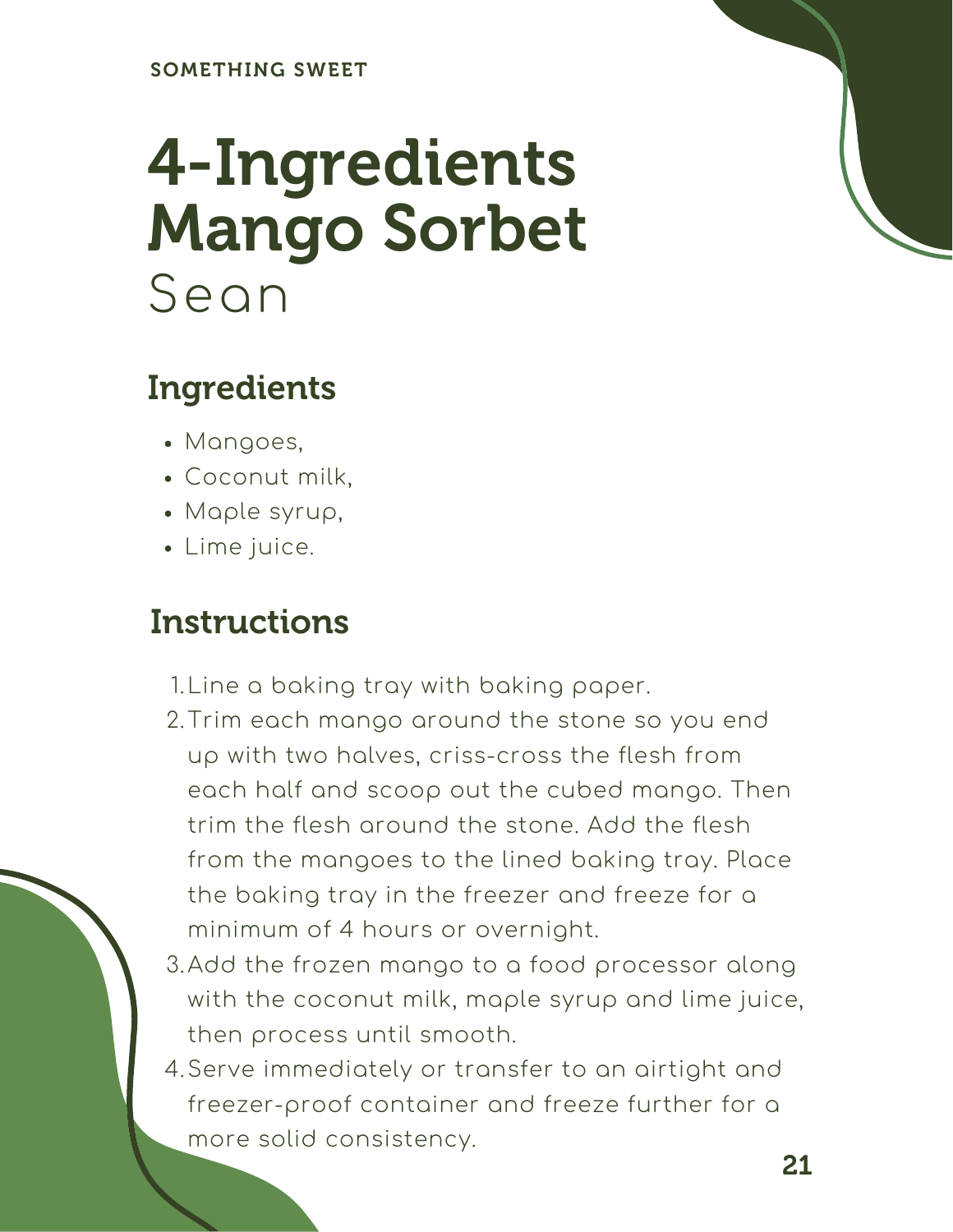### Matcha Smoothie Adri

### Ingredients

- 1-1.5 frozen bananas
- 2 tsp matcha powder Oat milk enough to get the consistency you like
- Optional add-ins:
	- honey or maple syrup,
	- a dash of vanilla extract,
	- a handful of spinach if you're feeling healthy (since it'll be green anyway!)

#### **Instructions**

Throw everything in a blender and enjoy!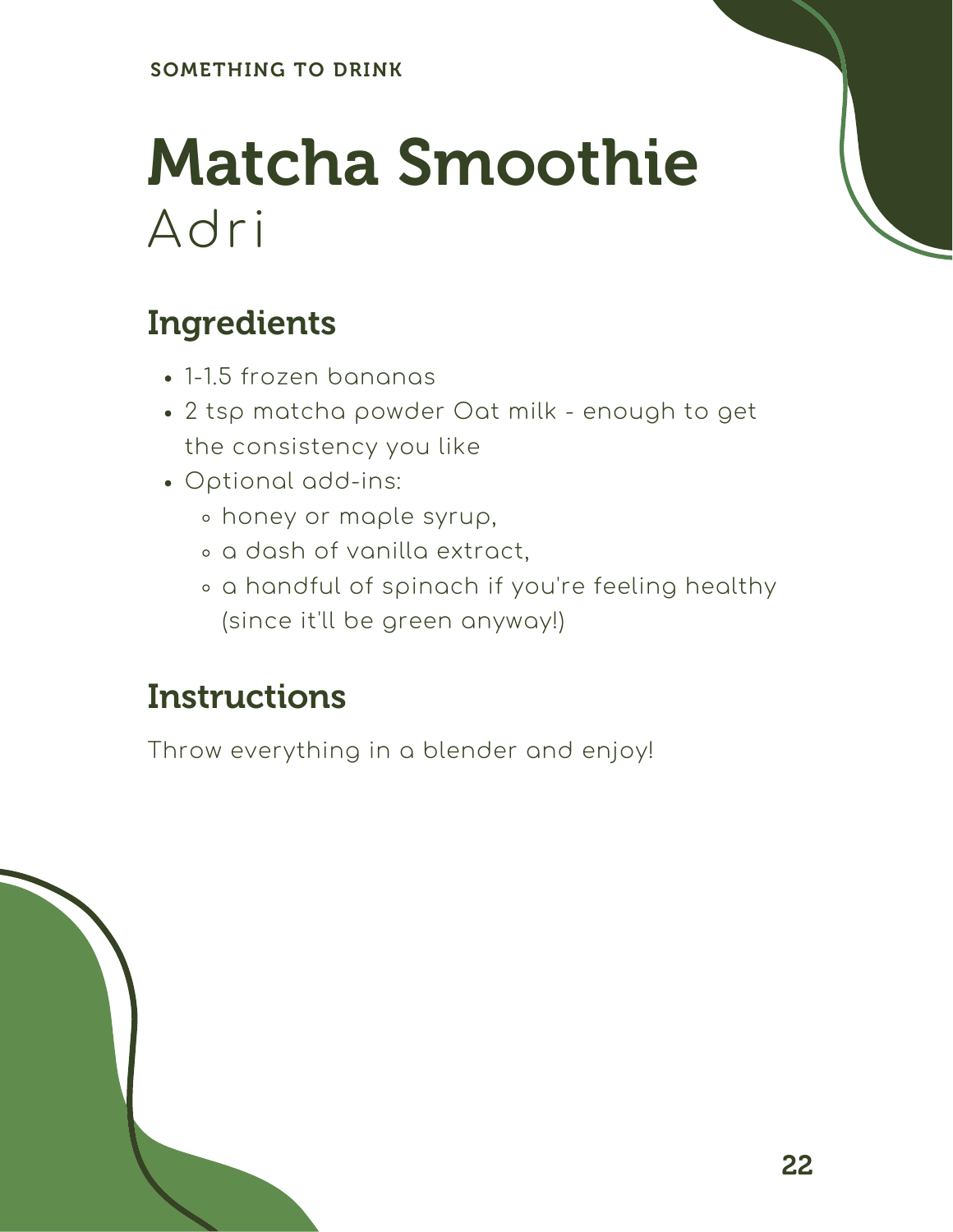### Rhubarb Strawberry Shrub Erika

### Ingredients

- a mason jar full of cut-up fresh rhubarb and strawberries,
- (live)apple cider vinegar to cover,
- sugar (optional).

- 1. Chop the fruits.
- 2.Put the fruits in a jar.
- 3.Pour over live apple cider and leave for 72 hours or longer.
- 4.Add sugar if you like.
- Use as a flavouring for cold summer soda water 5. drinks or cocktails.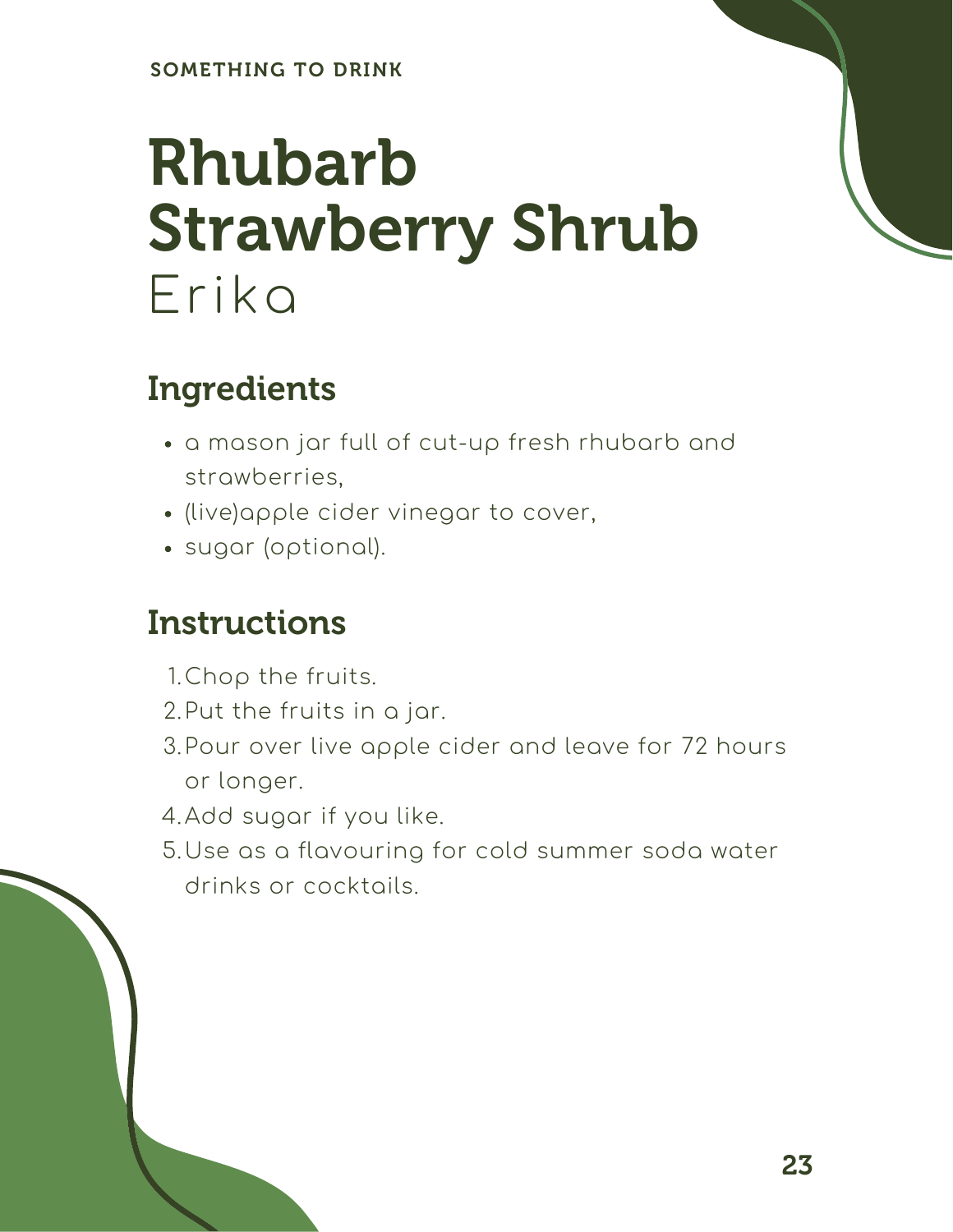### Paloudeh (Melon Slushy) Mash

I have very fond memories of my grandpa cutting and blending large amounts of cantaloupe in the kitchen to help keep us cool in the sweltering Iranian summers. This drink is super refreshing on a hot day and simple to make. Honeydew and watermelon versions of this drink are popular too.

### Ingredients

- 1 ripe canteloupe,
- 1 cup of crushed Ice (more if needed),
- 1 teaspoon rose water (optional),
- 2 fresh mint leaves (+ more for garnish),
- Sugar or honey to taste

#### **Instructions**

- Cut melon into big chunks, 1.
- Add melon, crushed ice, rose water, and mint to a 2. blender,
- Blitz, 3.
- Taste and sweeten with a drizzle of honey or a 4. dusting of sugar if necessary,

Add more ice if necessary and blitz again, 5.

- Garnish with mint leaves, 6.
- 7.Serve.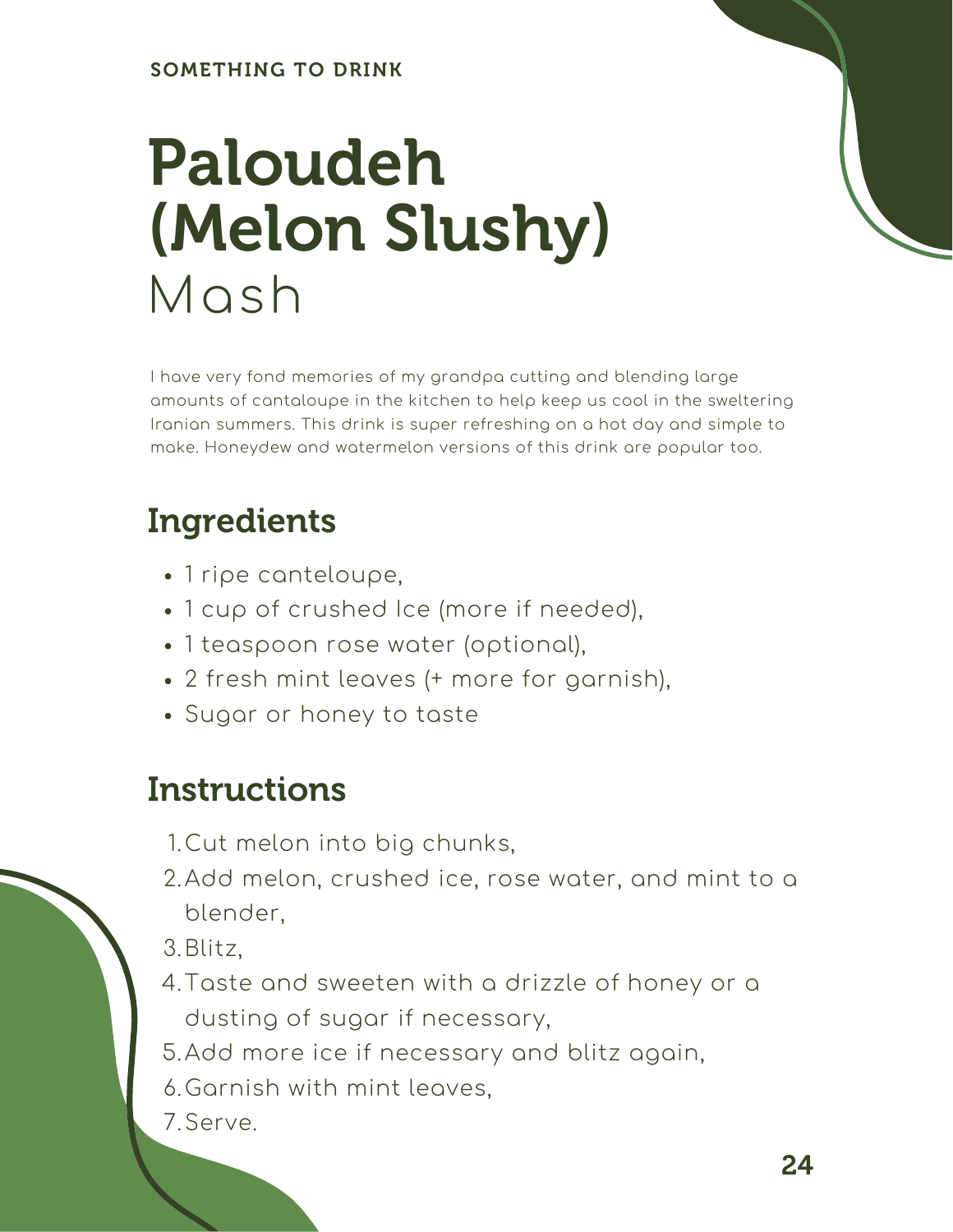## Molly's Spicy Marg Molly

### Ingredients

- 2 OZ tequila,
- 5 OZ Cointreau,
- 2 OZ lime juice / marg mix (If using lime and not mix I would sweeten it with agave syrup if you have, or mix sugar in),
- Roughly 1/4 jalapeño chopped up,
- 1 OZ OJ if you please.

- 1.Shake it up,
- 2. Top with soda!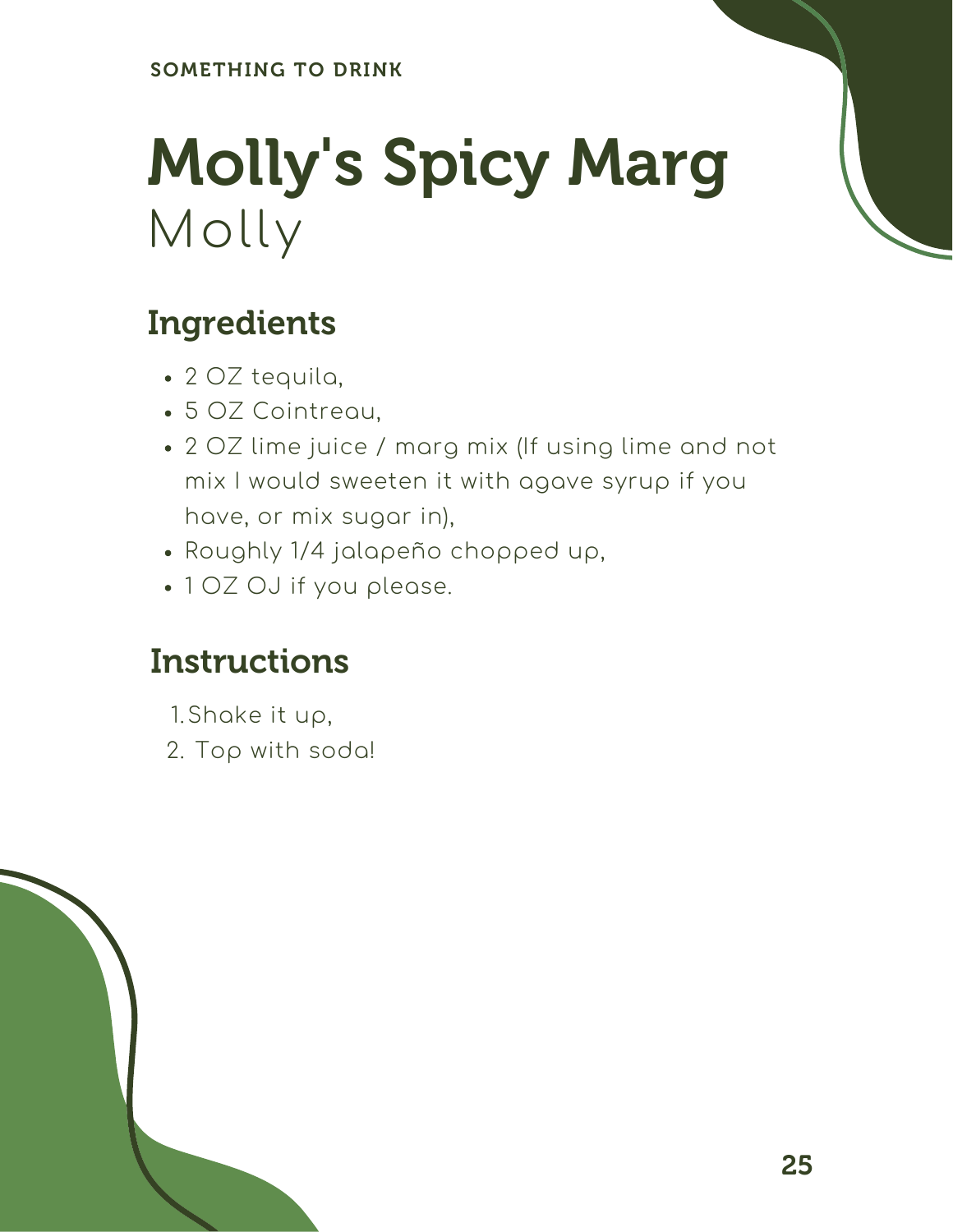## Lazy Summer Sour Steph

### Ingredients

- About 1/2 can of any flavour San Pellegrino (my favourite is grapefruit!),
- 1-2oz amaretto,
- $\cdot$  Ice,
- That's it!

- 1.Add your San Pellegrino and amaretto to a glass with ice.
- 2.Stir and enjoy!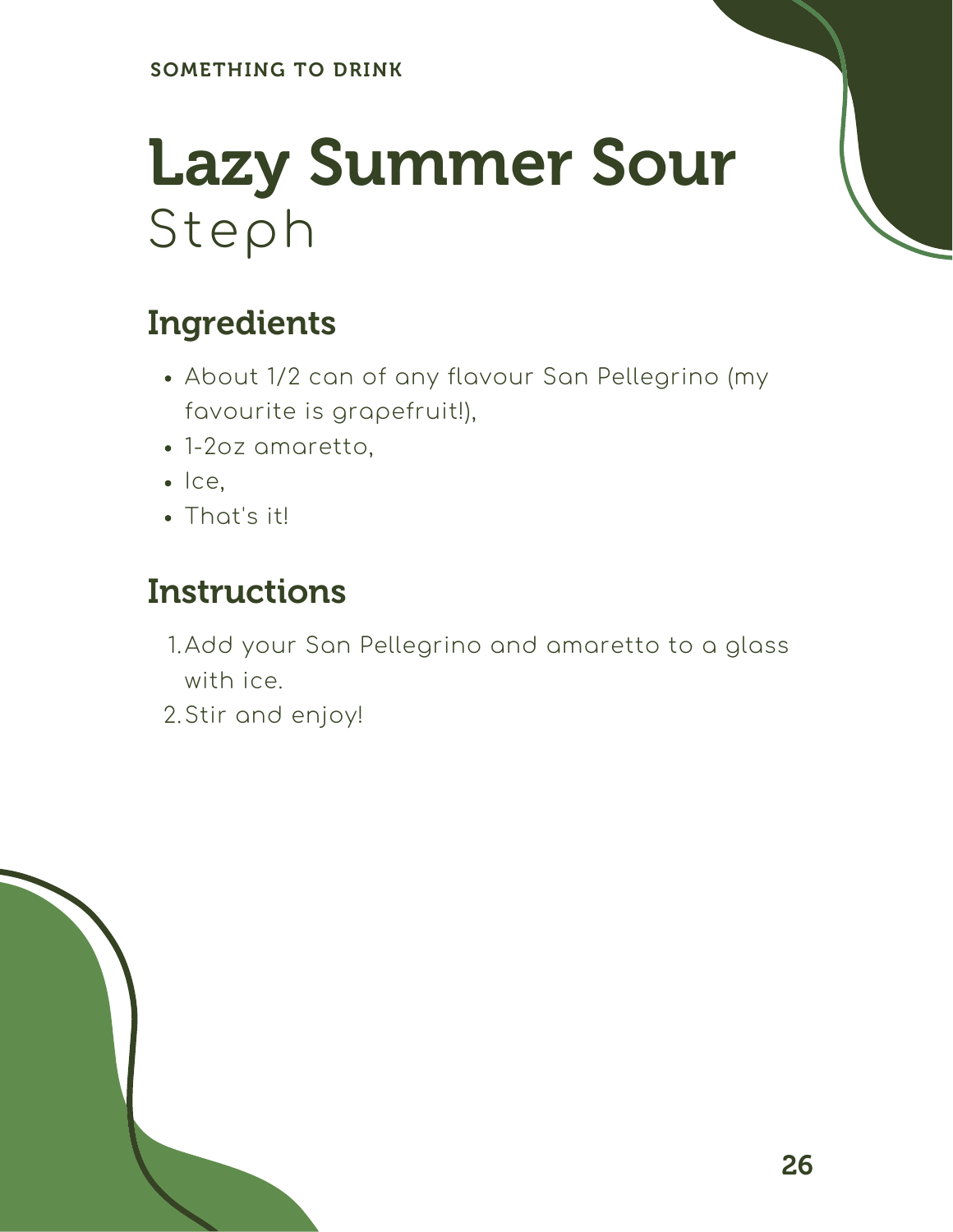### Peach Sangria Sue

### Ingredients

- 2 ripe peaches, peeled and sliced,
- 1/2 cup peach schnapps,
- 1/2 cup brandy,
- 4 tbsp freshly squeezed lemon juice,
- 1 bottle chilled dry white wine,
- Sparkling water.

- 1.Slice the peaches thinly into the pitcher, together with any juice that escapes.
- Add the schnapps, brandy and lemon juice and 2. chill overnight.
- Before serving, stir in the wine. You can remove 3. and eat the exhausted peaches before or leave them in.
- Pour into tumblers already charged with ice 4. cubes and a slice of fresh peach.
- Add a little sparkling water if you're thirsty :) 5.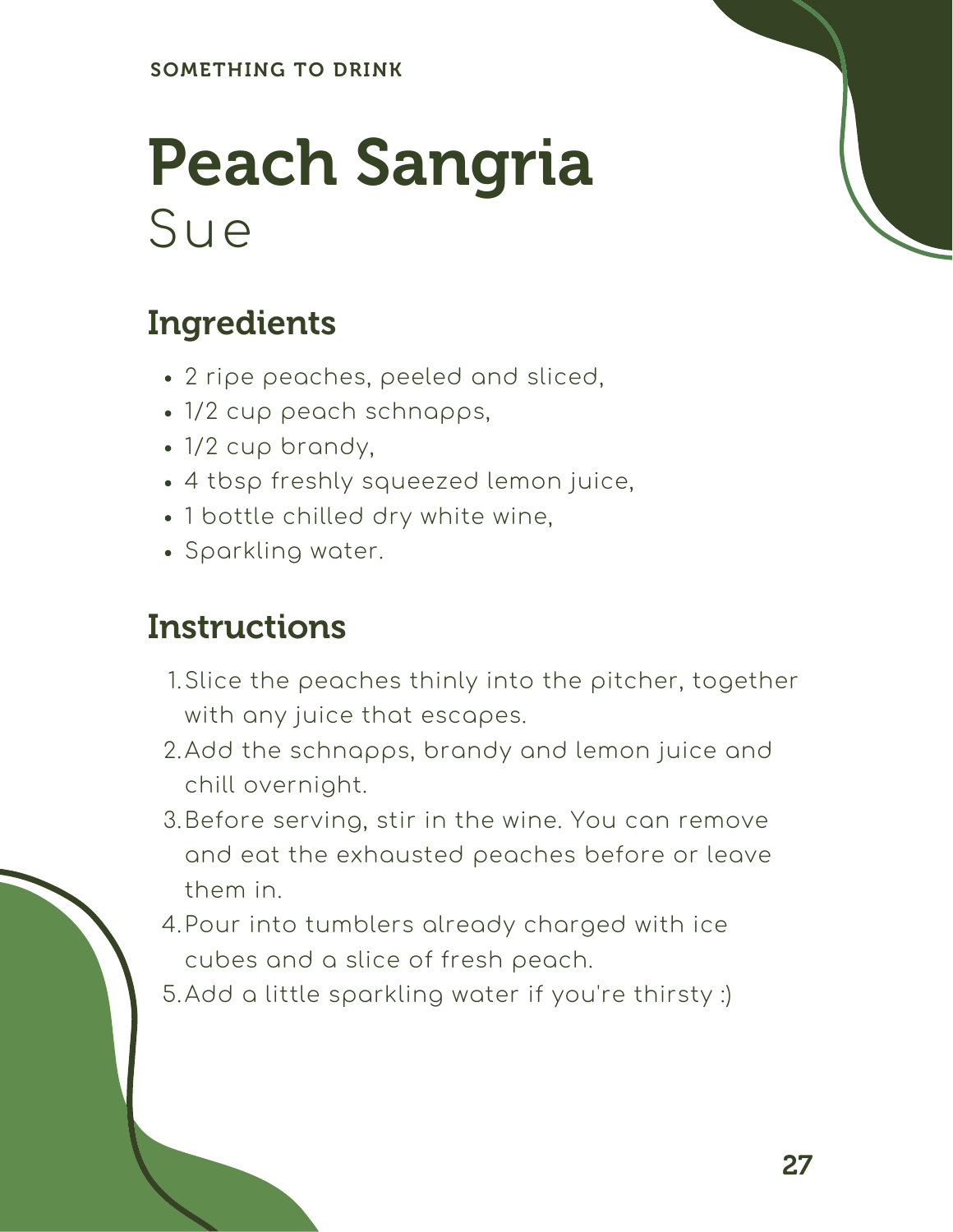SOMETHING TO DRINK

### Elderflower Champagne Wesley

### Ingredients

- 1.8kg sugar (9 cups) you can also convert this for honey (6 cups)
- 18 heads of elderflower (about 6-inch diameter) elderflowers, or double for smaller elderflower clusters (Reminder that you are gathering the proper Elderflowers. ie Elderberry)
- 8 lemons, zested and juiced ( you can go without this but it adds a great zesty touch)
- 5g sachet dry champagne yeast
- 4 cups filtered or unchlorinated boiling water
- 12 cups filtered or unchlorinated cold water
- 1/4 cup cider vinegar, or juice and rind of 2 large lemons plus 2 tablespoons cider vinegar
- 1/4 teaspoon wine yeast, or 1 small pinch baking yeast, optional

### You also need

2 x 12-litre fermenting bucket or bottle (ideally with airlock lid)

OR A Large pot. \*\*\*You will need several bottles with a swing-top lid. (Grolsch bottles work great) muslin, sterilized.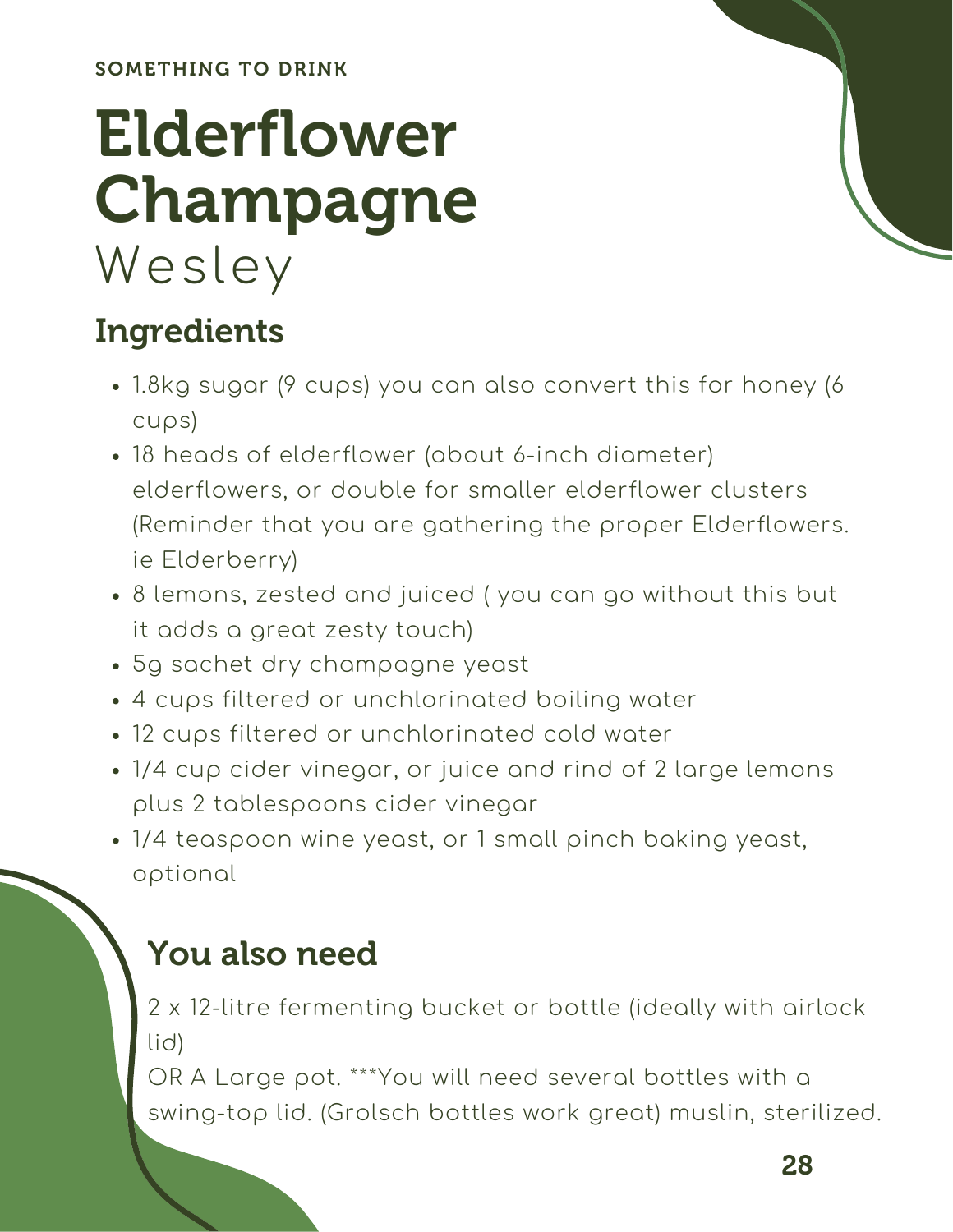### Elderflower Champagne Wesley

### Health and Safety Alert

Reminder to sterilize and keep all materials and kitchen and preparation surface areas clean while prepping and making champagne.

#### **Instructions**

Step 1:

Fully dissolve the sugar in 4l just-boiled water in a fermenting bucket. Add 6l cold water.

#### Step 2:

Shake any bugs loose from the freshly picked elderflower (they wilt fast), then strip the florets from the heads with a fork. Let the sugar water cool to 20C and stir in the lemon zest, juice, flowers and yeast.

Cover.

\*If you have made your batch in a pot, we let it rest for 1 night (12-24 hours till we could hear the yeast was active and then strained it and bottled it into the swing-top bottles).

29 Cover, and leave to ferment out of direct sunlight for six days. If your bucket doesn't have an airlock lid, gently rest the lid on top of the bucket.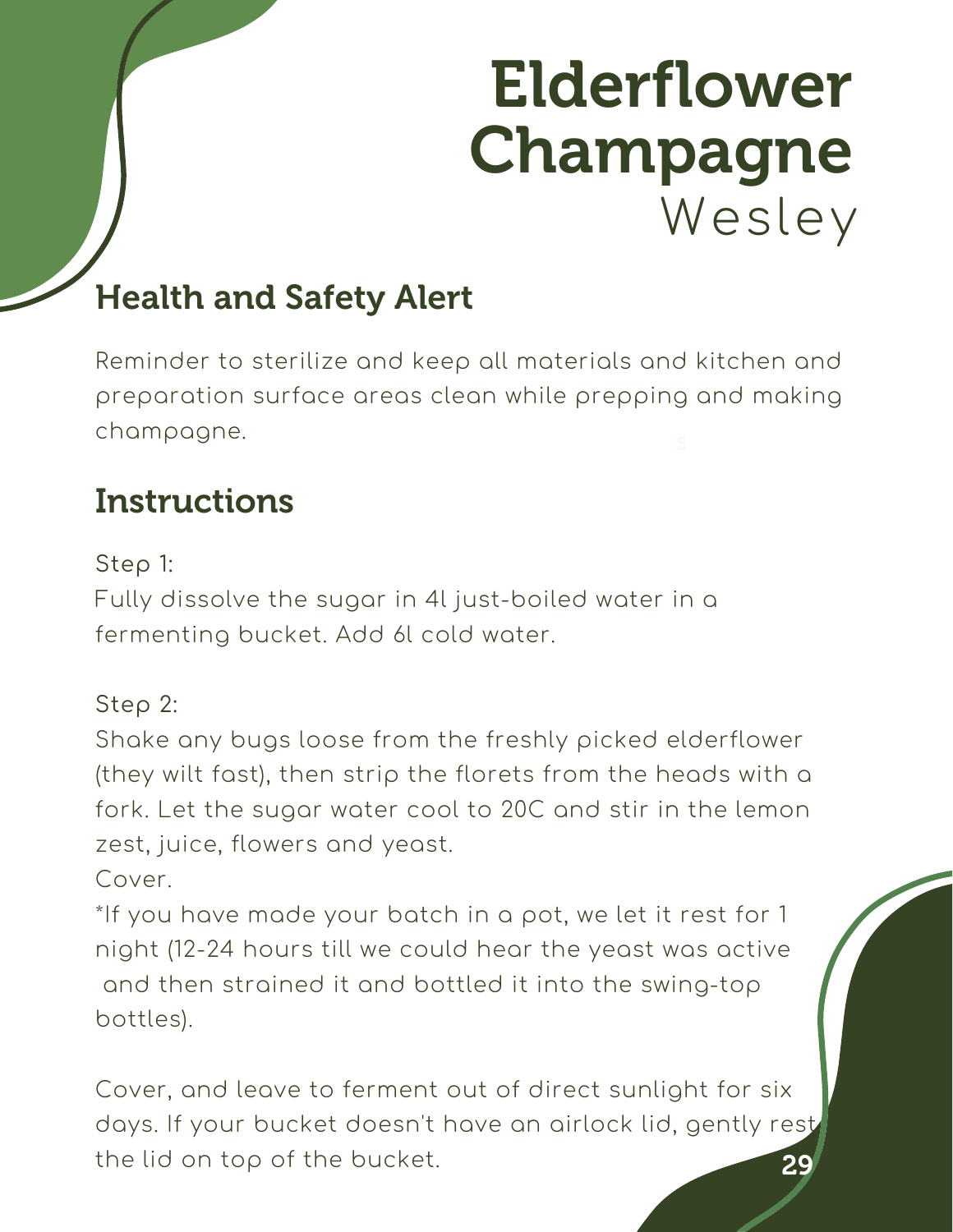### Elderflower Champagne Wesley

#### Step 3:

for a couple of hours for any last pollen or sediment to Strain through boiled or sanitized muslin into the second sanitized bucket, leaving the sediment behind. Leave it to sit settle.

\*Reminder from STEP 2 that if you are using the large pot method you can strain and put it into bottles after 24 hours.

#### Step 4:

Siphon into sanitized wine or fizzy drink bottles and seal. Leave for five days in a cool dark place. Check the carbonation by lightly opening the lids to vent excess CO2. Keep in the fridge if notably vigorous. If you drop the sugar to 1.6kg, it shouldn't finish above 8% abv, at 2kg, 10%. Champagne yeast is tolerant up to at least 15%.

Voila! You just made a fermented bubbly floral drink!

Keep refrigerated and drink within the first few months.

It will be a light/floral delight and a great way to impress your friends and family :)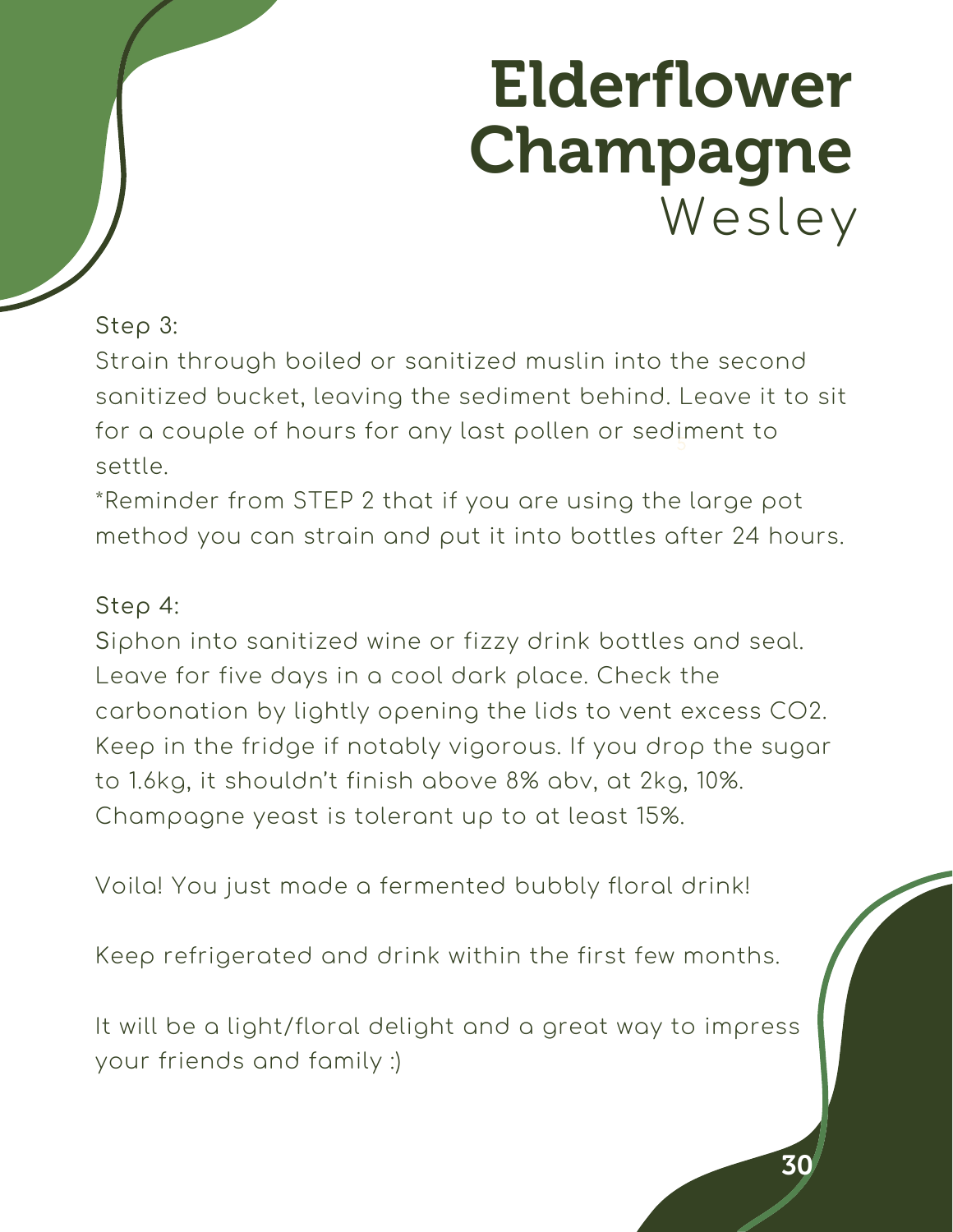SOMETHING ELSE

### Bar Nuts Dave

#### Ingredients

- 115 g each of peanuts, cashews, walnuts, almonds, pecans,
- 3 tablespoon rosemary,
- 1 teaspoon cayenne,
- 2 teaspoons brown sugar,
- 2 teaspoons salt,
- 2 tablespoon butter.

#### **Instructions**

Mix the nuts, 1. 2.mix the other ingredients, and mix together! 3.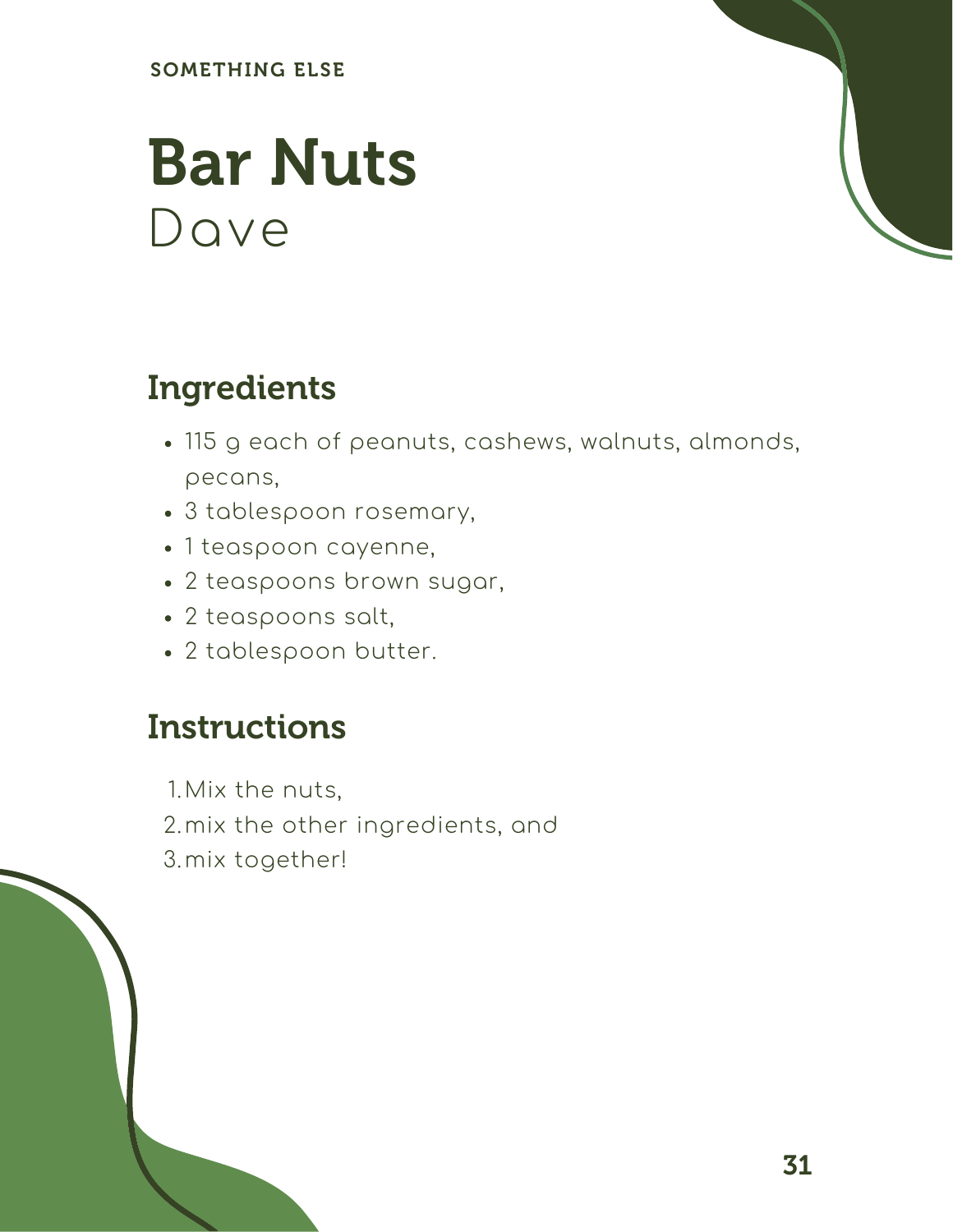### Scone Dogs Mathew

#### Ingredients

- 4 cups flour,
- 4 teaspoons baking powder,
- 2 teaspoons salt,
- 2 cups water,
- 18 hot dogs,
- 1 cup green onion, chopped,
- Ketchup oil (for frying) or lard (for frying)

- Mix the first four ingredients to make the dough. 1.
- 2.Roll out the dough and let rest for 10 minutes.
- 3.Cut the dough to fit the wieners.
- While you are making the dawgs you can heat up 4. the oil or lard.
- 5.Spread the dough with mustard.
- Top with a wiener and some cheese and onions. 6.
- Seal tightly. Make sure they are sealed really well 7. or they will make a mess in the oil.
- 8.Fry until golden brown.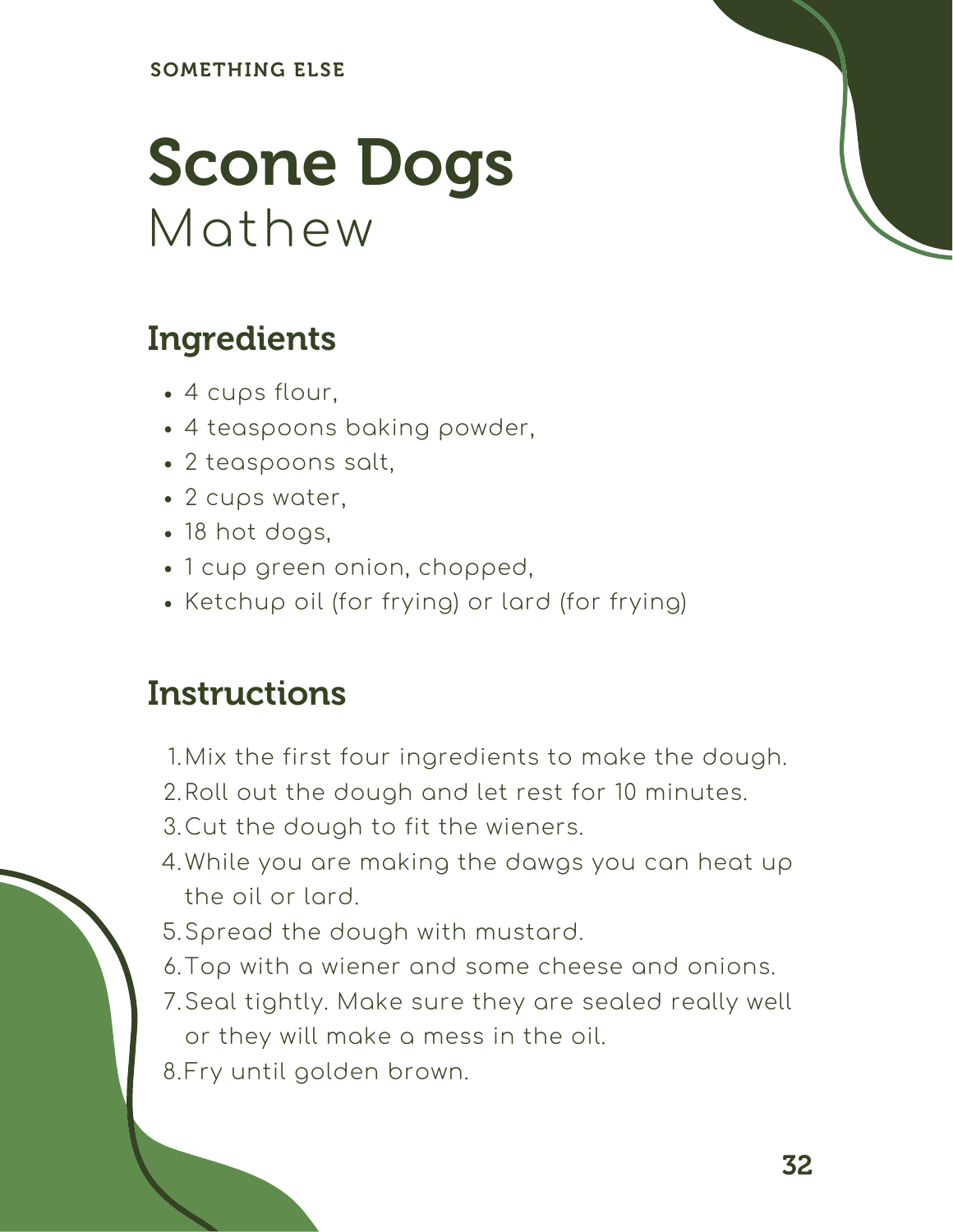SOMETHING ELSE

### Ice Cream Stefan

#### Ingredients

- Car,
- Money.

### **Instructions**

1.Drive (or walk) to the nearest ice cream spot, 2.Buy ice cream--preferably Kawartha Lakes!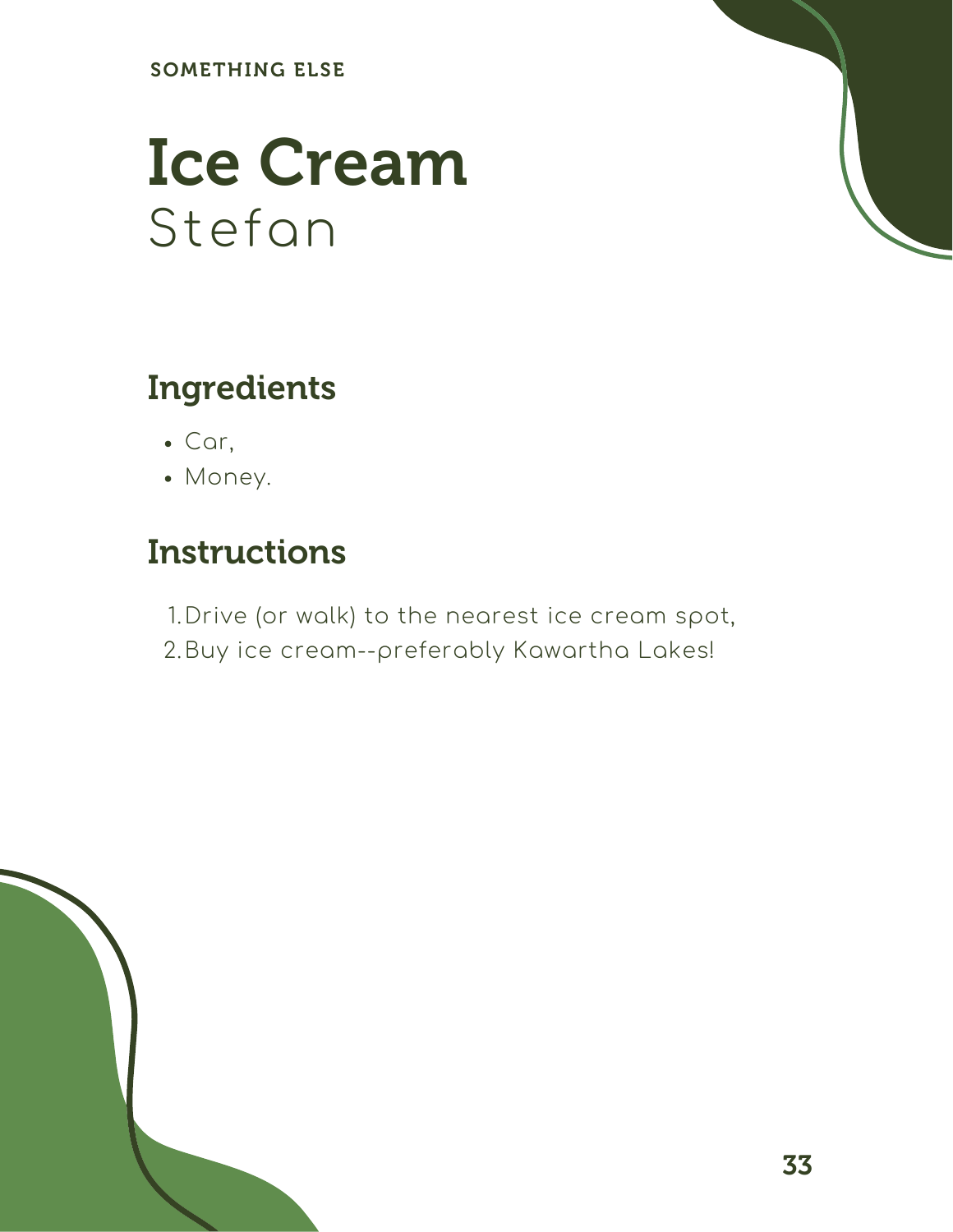### Secret Crêpes Recipe Yann

#### Ingredients

- 200 g of flour (like 75% organic whole wheat and 25% organic buckwheat or other mixes according to taste)
- 500 ml of milk (like organic cow milk at 3,8%, but vegetable milk can work also)
- 3 eggs or 4 small eggs (preferably organic)
- 2 big spoons of oil (organic olive oil is good)
- a small pinch of salt
- Optional: 50-100 ml of organic artisanal beer, pastis, etc. for flavour.
- Filling or toppings you like (e.g. eggs, mushroom, cheese, banana, dark chocolate, maple syrup, etc.).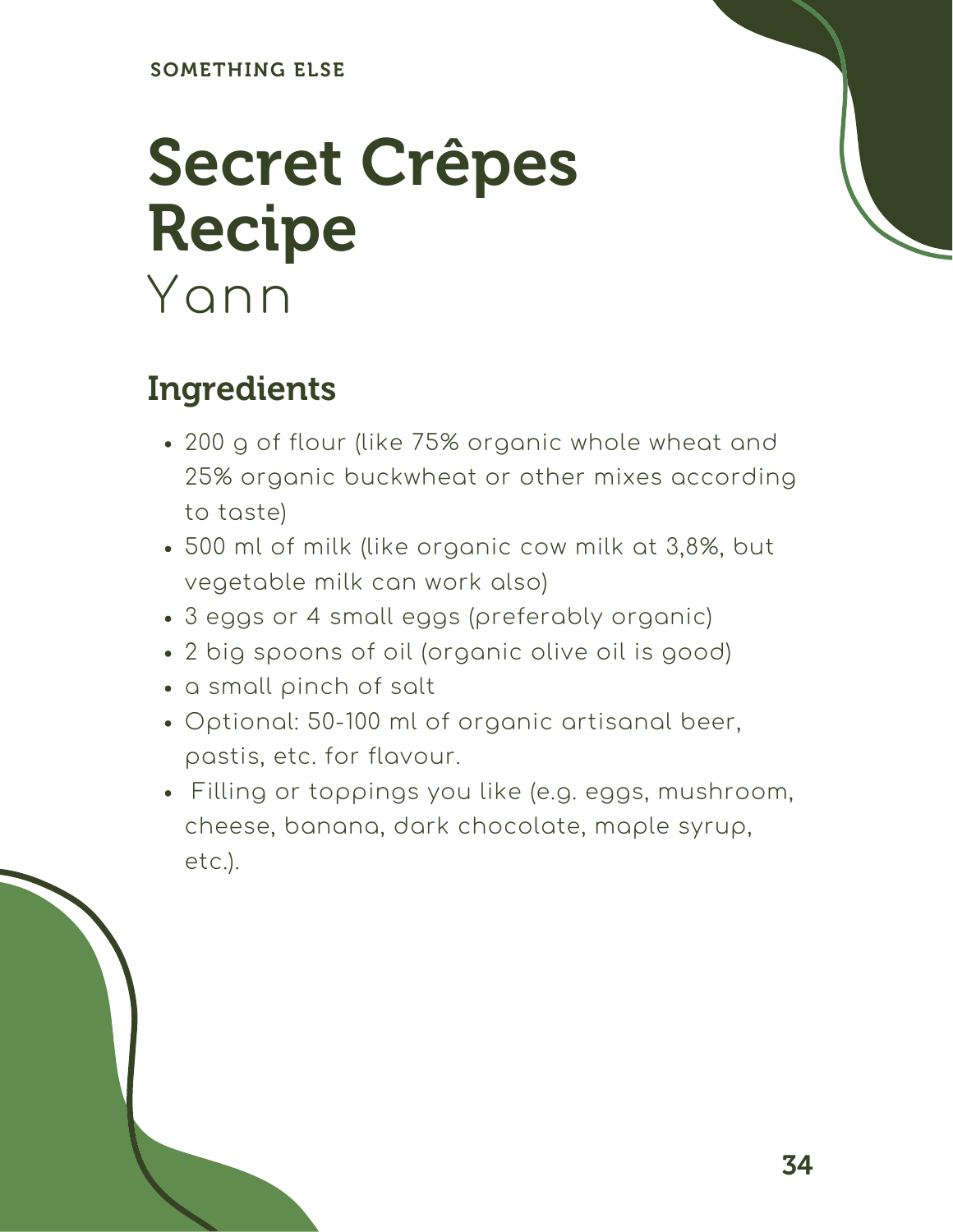### Secret Crêpes Recipe Yann

- 1.Invite your friends or family or neighbours;
- Mix flour with the milk; 2.
- (Optional) add beer and let the dough rest an 3. hour;
- (Optional) add pastis or vanilla, etc. 4.
- 5.Add the eggs and mix; add salt; add oil;
- 6.Preheat to medium-high an eco-friendly nonstick pan
- While it preheats, you can prepare the filling or 7. topping you desire.
- 8.Cook one side of the crêpe
- 9.Flip it to the other side-
- 10.Optionally put your topping on top and cover (a transparent lid is better) while the other side cooks (it's OK to just put raw eggs or cold cheese or banana and dark chocolate or sugar and lemon, it will cook or melt well with the heat of vapour.)
- 11.Put in a plate;
- 12.Add maple syrup if desired
- 13.Enjoy eating with good company!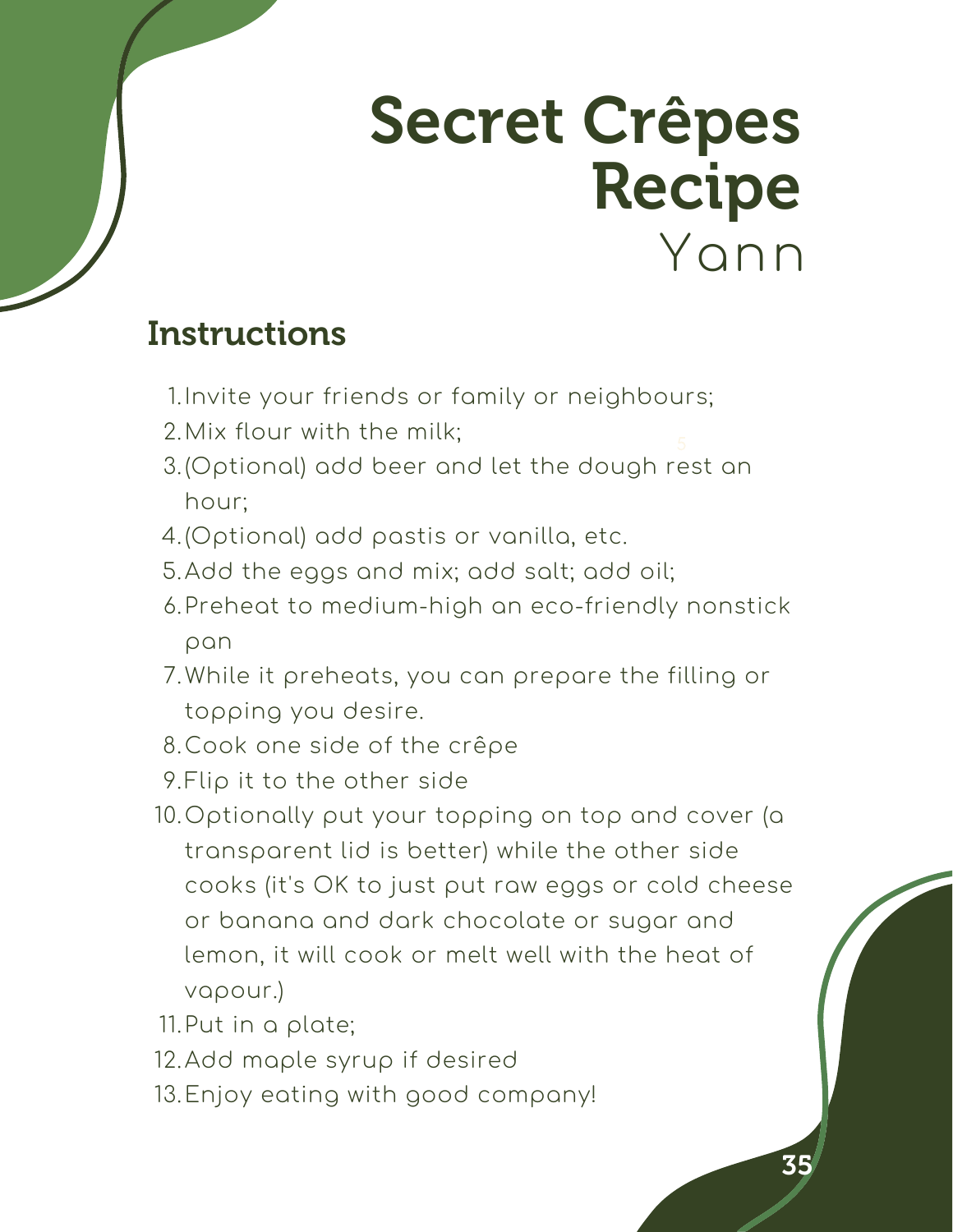# Our Tips for a Perfect Picnic

Brunch picnics are underrated. Bring prosecco and OJ for mimosas in the park!

- Adri

I enjoy having a picnic under the trees :)

- Cindy

For me, a picnic without a hard-boiled egg is not complete. It's a must!

- Clémence C.

Bring a big beach umbrella for shade and blankets.

- Eliesha



Find a spot where you can get sunshine and shade! And chairs/blankets/pillows to make it cozy.

- Hannah

Picnic spot-under a shade of a tree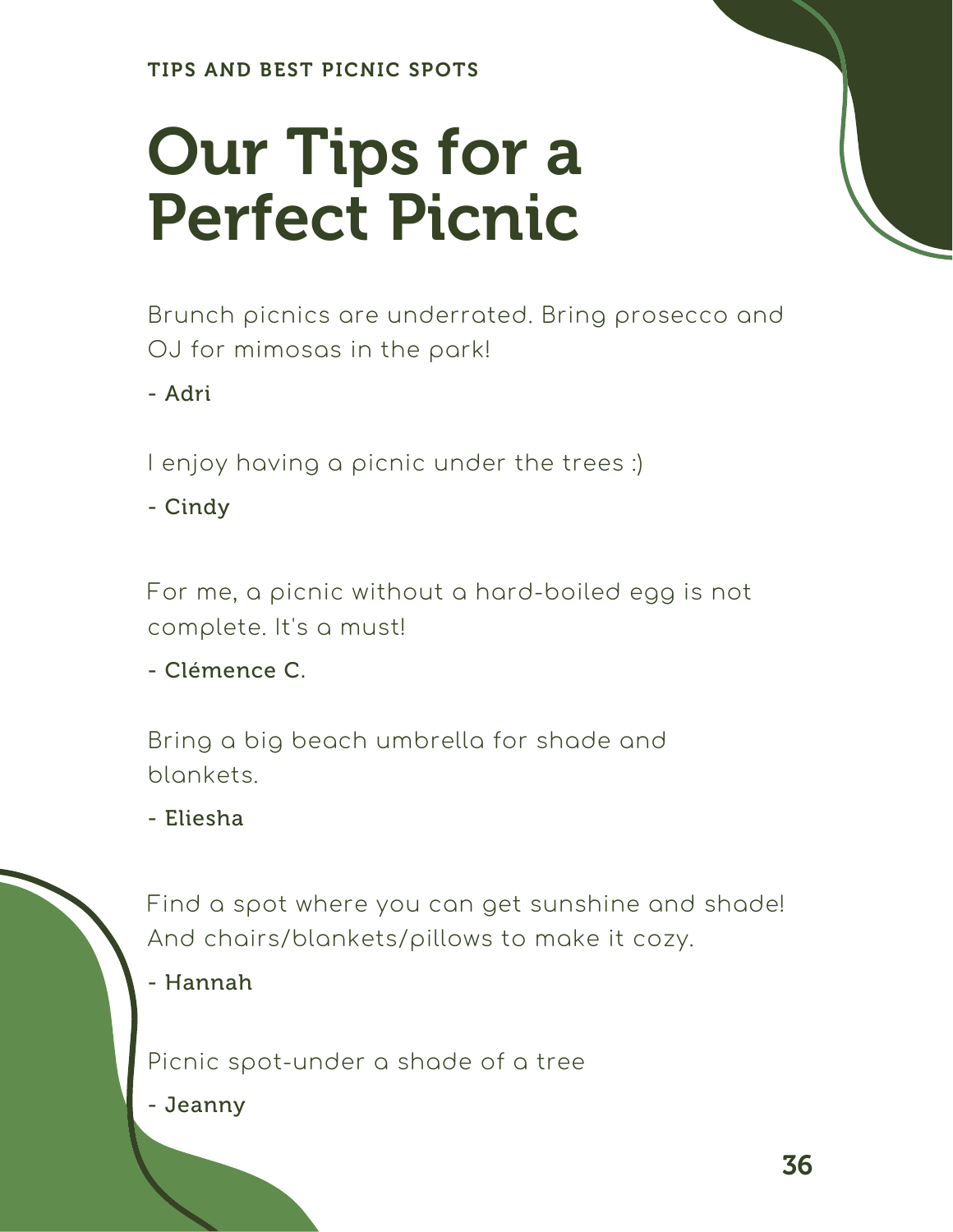Hit the farmers' markets and eat local goodies. My favourite? Trinity Bellwoods of course! But Sorauren and Dufferin Grove are awesome too.

- Jodi

Picnic blankets double as napping blankets!

- Kelsey

5 My favourite picnic spot is Sunset Beach Park. In the summer, you get sun until almost 10 pm and it feels lively without being too loud. We usually have a game of Contact on the go. It's great as it doesn't require any materials, you can drift in and out of the game throughout the day, and the hilariousness is inevitable. [Instructions](https://campfirehacker.com/contact-game/) here.

- Mash

Keep a picnic bin or basket ready to go by your front door. That way you can grab some food/snacks and load up to go when the moment strikes.

- Mathew

Always bring BUG SPRAY!

- Michelle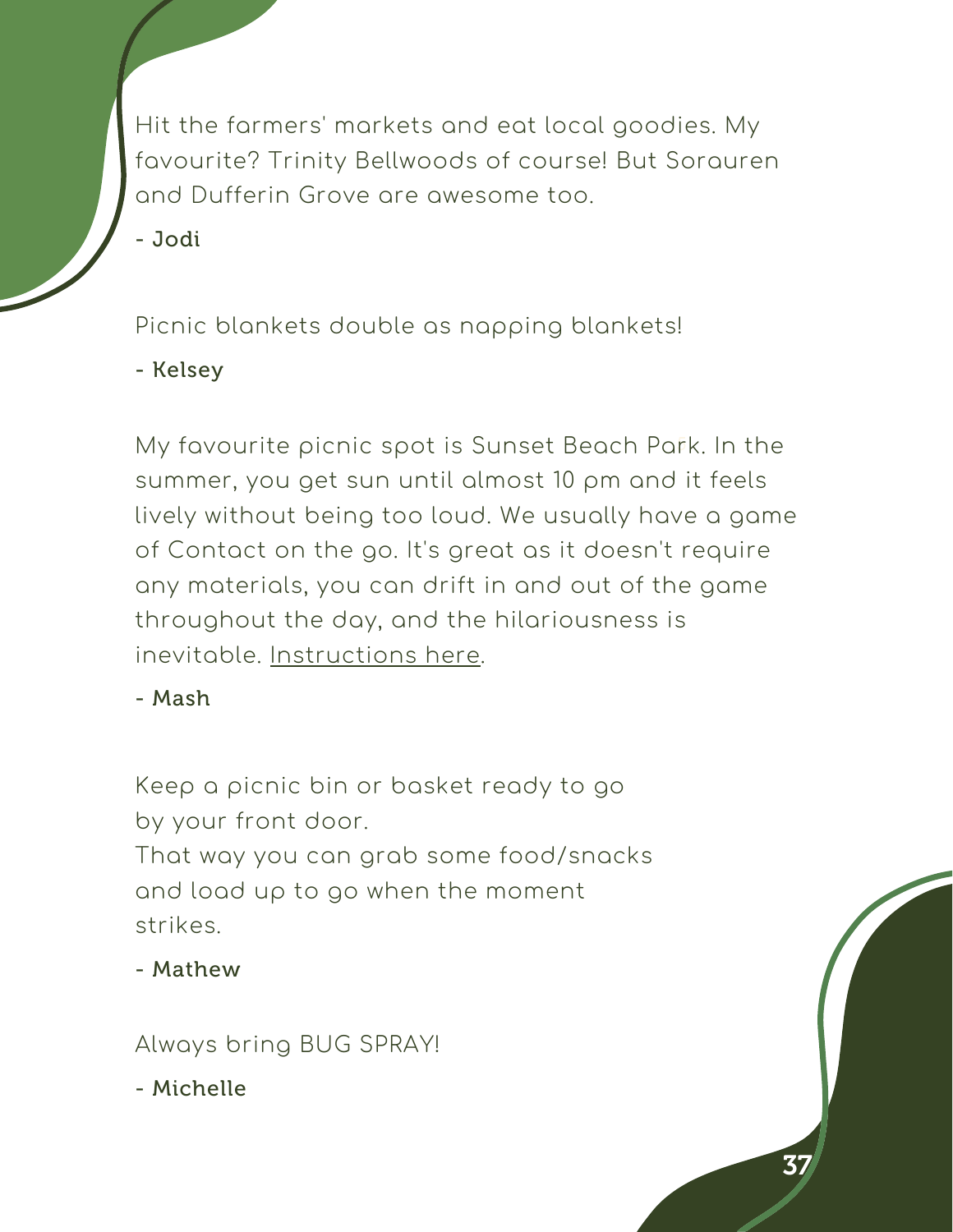When going for a picnic, I always bring something to sit on, and a good book.

- Rachel

A picnic tip: bring pillows for people to lounge.

- Rose

Pack light so you can move around and enjoy different parts of the park - or even park hop to another space to keep the party going!

- Stephanie